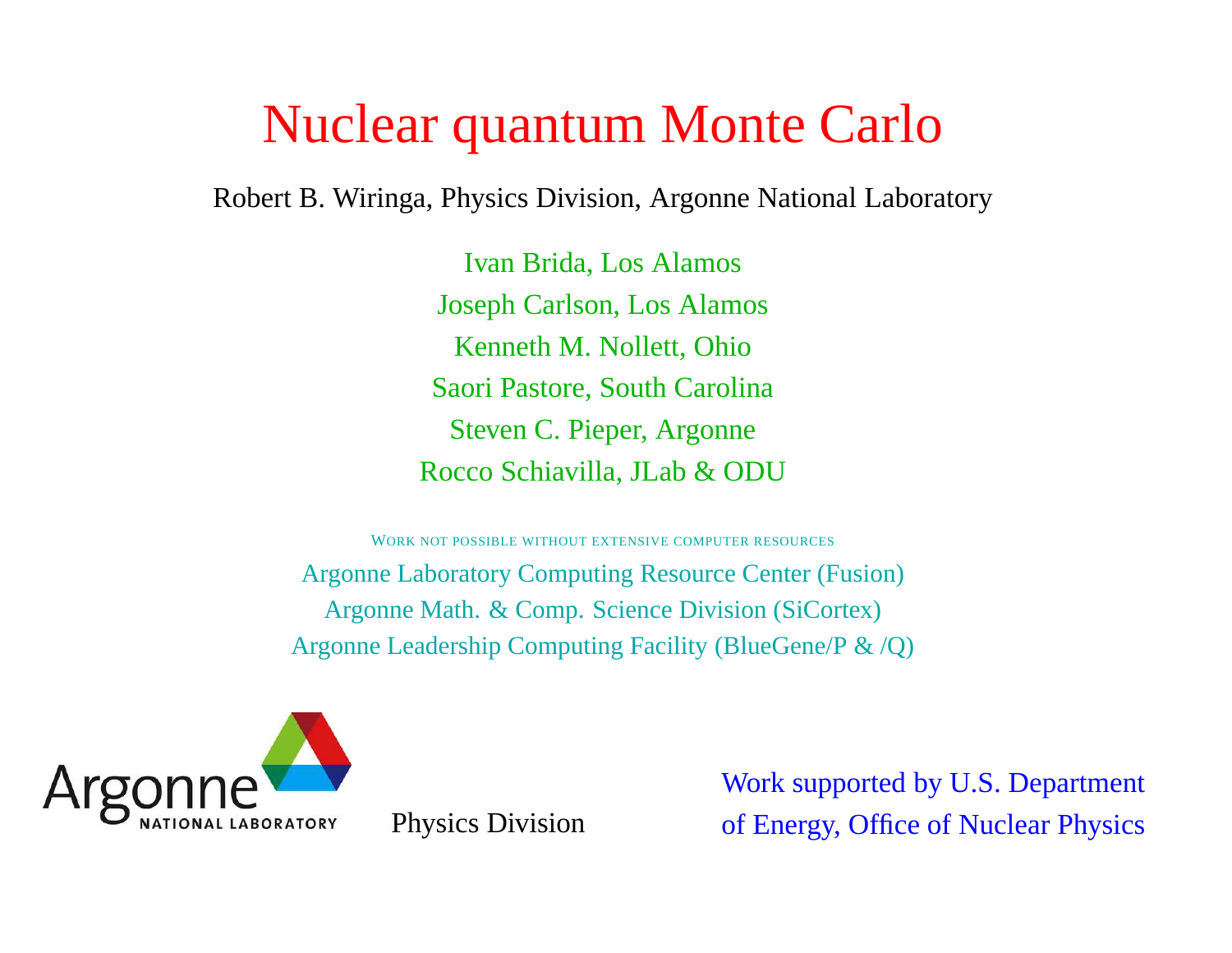# *Ab Initio* CALCULATIONS OF LIGHT NUCLEI

#### GOALS

Understand nuclei at the level of elementary interactions between individual nucleons, including

- Binding energies, excitation spectra, relative stability
- Densities, electromagnetic moments, transition amplitudes, cluster-cluster overlaps
- Low-energy  $NA \& AA'$  scattering, asymptotic normalizations, astrophysical reactions

#### REQUIREMENTS

- Two-nucleon potentials that accurately describe elastic NN scattering data
- Consistent three-nucleon potentials and electroweak current operators
- Accurate methods for solving the many-nucleon Schrödinger equation

#### RESULTS

- Quantum Monte Carlo methods can evaluate realistic Hamiltonians accurate to <sup>∼</sup>1–2%
- About 100 states calculated for  $A \le 12$  nuclei in good agreement with experiment
- Applications to elastic & ineleastic  $e, \pi$  scattering,  $(e, e'p)$ ,  $(d, p)$  reactions, etc.
- Electromagnetic moments,  $M1$ ,  $E2$ , F, GT transitions calculated
- ${}^{5}$ He =  $n\alpha$  scattering and  $3 \le A \le 9$  ANCs and widths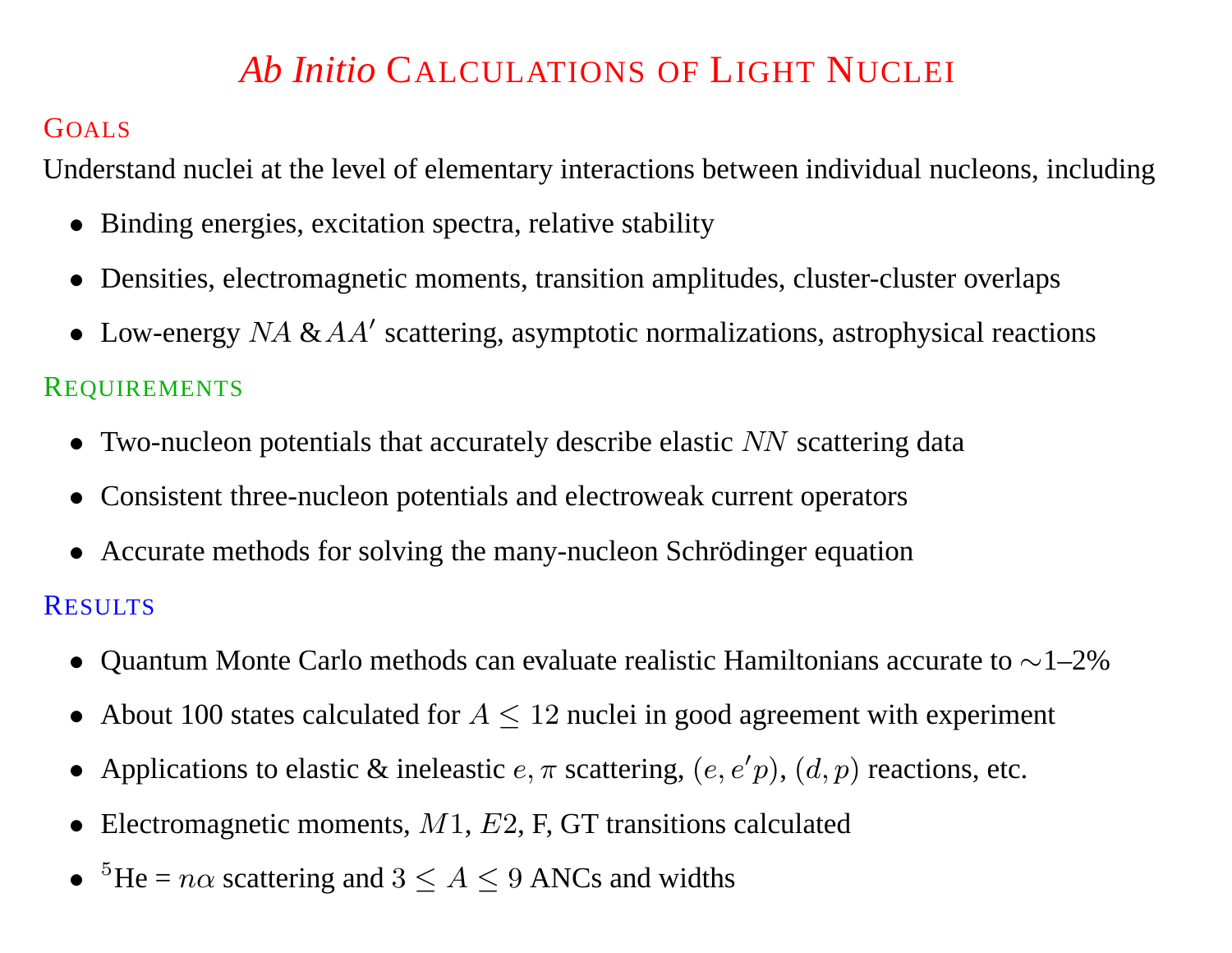#### NUCLEAR HAMILTONIAN

$$
H = \sum_{i} K_i + \sum_{i < j} v_{ij} + \sum_{i < j < k} V_{ijk}
$$

$$
K_i = -\frac{\hbar^2}{4} \left[ \left( \frac{1}{m_p} + \frac{1}{m_n} \right) + \left( \frac{1}{m_p} - \frac{1}{m_n} \right) \tau_{iz} \right] \nabla_i^2
$$

# Argonne  $v_{18}$

 $v_{ij} = v_{ij}^{\gamma} + v_{ij}^{\pi} + v_{ij}^{I} + v_{ij}^{S} = \sum v_p(r_{ij})O_{ij}^{p}$  $v_{ij}^{\gamma}$ : pp, pn & nn electromagnetic terms  $v_{ii}^{\pi} \sim [Y_{\pi}(r_{ij})\sigma_i \cdot \sigma_j + T_{\pi}(r_{ij})S_{ii}] \otimes \tau_i \cdot \tau_j$  $v_{ij}^I = \sum_{p} I^p T_{\pi}^2(r_{ij}) O_{ij}^p$  $v_{ij}^{S} = \sum_{n} [P^{p} + Q^{p}r + R^{p}r^{2}]W(r)O_{ij}^{p}$  $O_{ij}^p = [1, \sigma_i \cdot \sigma_j, S_{ij}, \mathbf{L} \cdot \mathbf{S}, \mathbf{L}^2, \mathbf{L}^2(\sigma_i \cdot \sigma_j), (\mathbf{L} \cdot \mathbf{S})^2]$  $+ \left[1,\sigma_i\cdot\sigma_j,S_{ij},\mathbf{L}\cdot\mathbf{S},\mathbf{L}^2,\mathbf{L}^2(\sigma_i\cdot\sigma_j),(\mathbf{L}\cdot\mathbf{S})^2\right]\otimes\tau_i\cdot\tau_j$ 

$$
+ \hspace{1mm} [1, \sigma_i\cdot \sigma_j, S_{ij}, \mathbf{L}\cdot \mathbf{S}]\otimes T_{ij}
$$

$$
+~\left[1,\sigma_i\cdot\sigma_j,S_{ij},\mathbf{L}\cdot\mathbf{S}\right]\otimes(\tau_i+\tau_j)_z
$$

Argonne  $v_{18}$  fitted to Nijmegen PWA93 data base of 1787 pp & 2514 np observables for  $E_{lab} \leq 350$  MeV with  $\chi^2$ /datum = 1.1 plus nn scattering length & <sup>2</sup>H binding energy

Wiringa, Stoks, & Schiavilla, PRC **51**, 38 (1995)

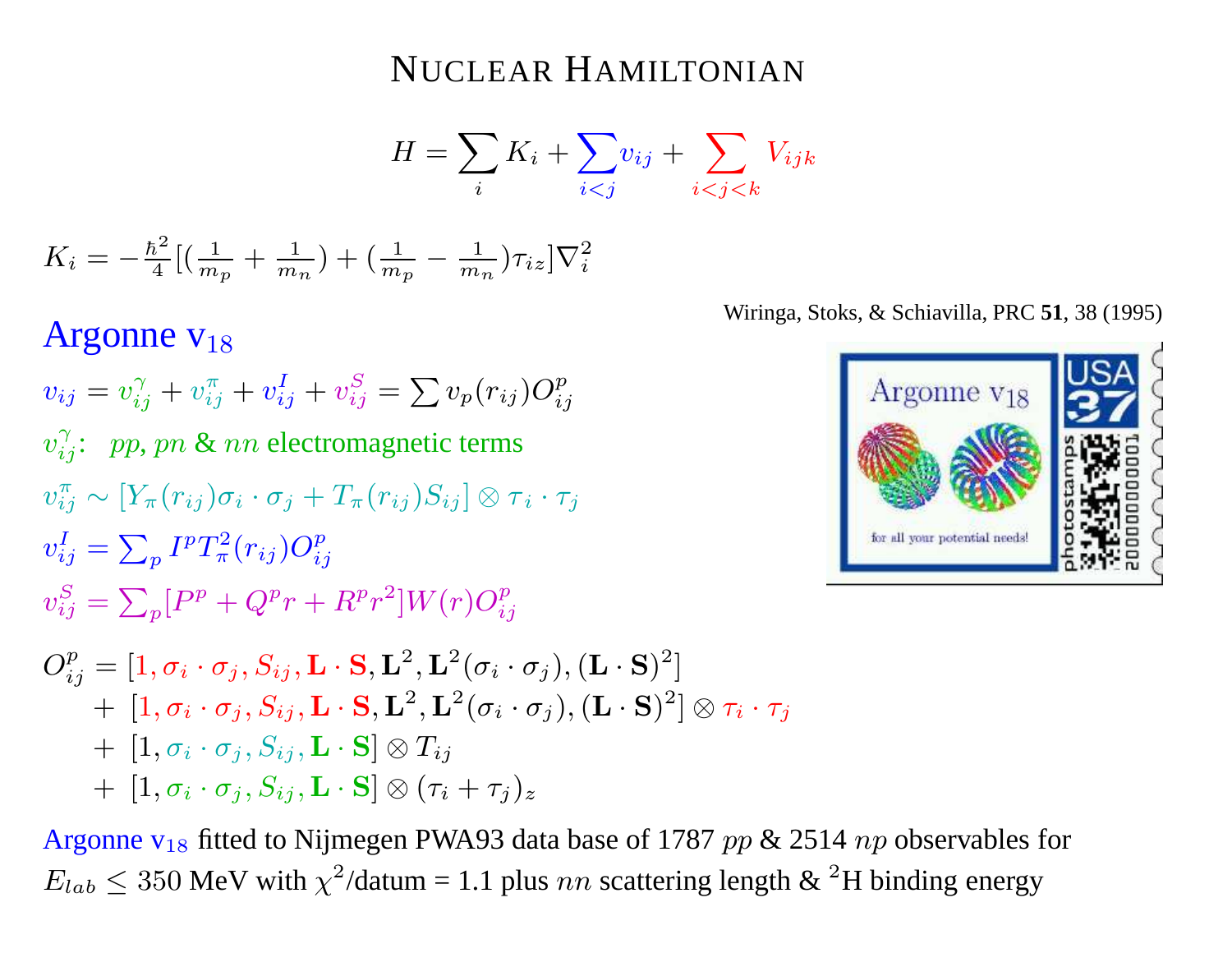#### THREE-NUCLEON POTENTIALS

Urbana  $V_{ijk} = V_{iik}^{2\pi P} + V_{iik}^{R}$ 

Carlson, Pandharipande, & Wiringa, NP **A401**, 59 (1983)

Illinois  $V_{ijk} = V_{ijk}^{2\pi P} + V_{ijk}^{2\pi S} + V_{ijk}^{3\pi \Delta R} + V_{ijk}^{R}$ 

Pieper, Pandharipande, Wiringa, & Carlson, PRC **64**, 014001 (2001)

Illinois-7 has 4 strength parameters fit to 23 energy levels in  $A \leq 10$  nuclei. In light nuclei we find (thanks to large cancellation between  $\langle K \rangle \& \langle v_{ij} \rangle$ ):

 $\langle V_{ijk} \rangle \sim (0.02 \text{ to } 0.07) \langle v_{ij} \rangle \sim (0.15 \text{ to } 0.5) \langle H \rangle$ We expect  $\langle V_{ijkl} \rangle \sim 0.05 \langle V_{ijk} \rangle \sim (0.01 \text{ to } 0.03) \langle H \rangle \sim 1 \text{ MeV in }^{12}\text{C}.$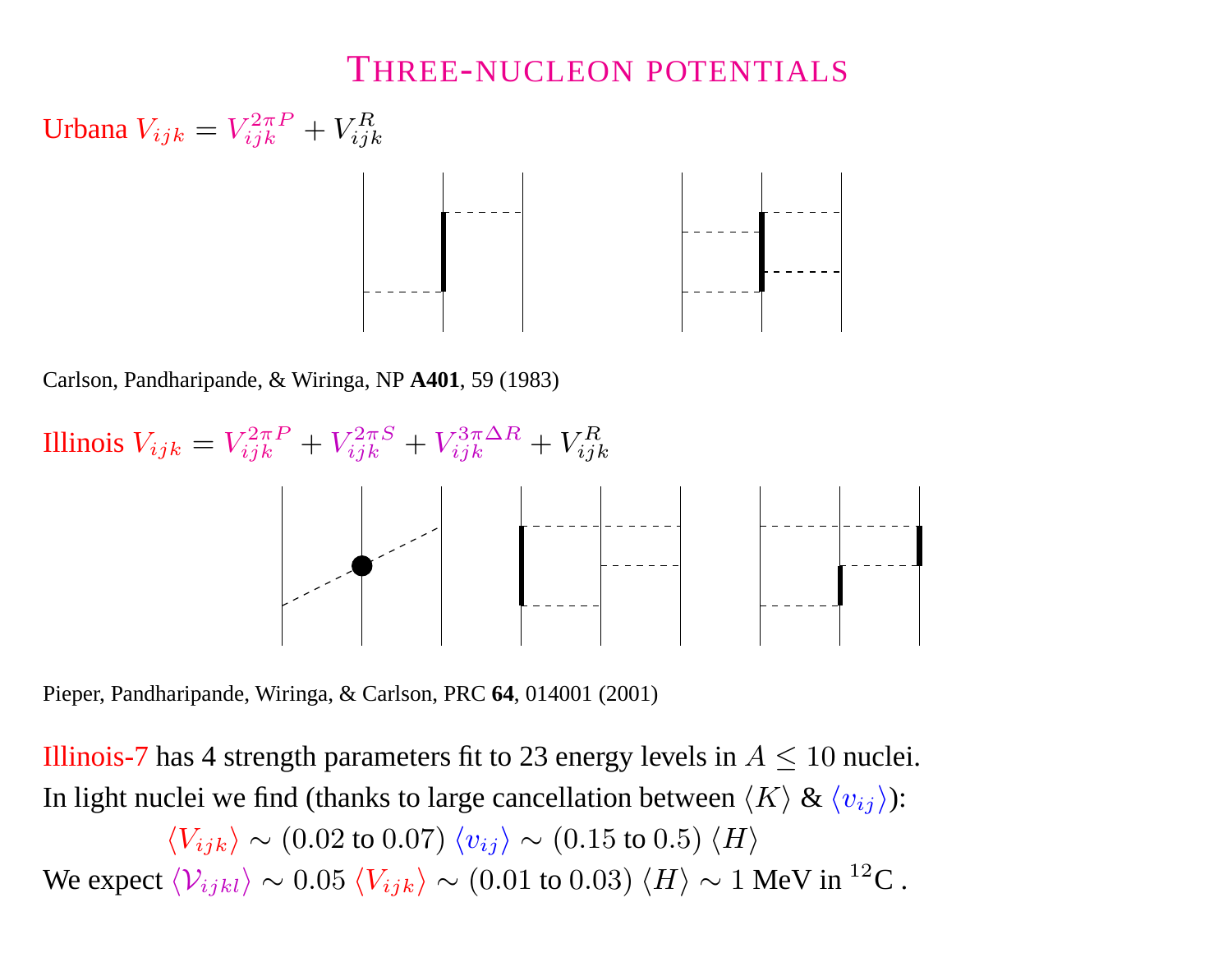# VARIATIONAL MONTE CARLO

Minimize expectation value of <sup>H</sup>

$$
E_V = \frac{\langle \Psi_V | H | \Psi_V \rangle}{\langle \Psi_V | \Psi_V \rangle} \ge E_0
$$

using Metropolis Monte Carlo and trial function

$$
|\Psi_V\rangle = \left[ \mathcal{S} \prod_{i < j} (1 + U_{ij} + \sum_{k \neq i,j} U_{ijk}) \right] \left[ \prod_{i < j} f_c(r_{ij}) \right] |\Phi_A(JMTT_3)\rangle
$$

- single-particle  $\Phi_A(JMTT_3)$  is fully antisymmetric and translationally invariant
- central pair correlations  $f_c(r)$  keep nucleons at favorable pair separation
- pair correlation operators  $U_{ij} = \sum_{p} u_p(r_{ij}) O_{ij}^p$  reflect influence of  $v_{ij}$
- triple correlation operator  $U_{ijk}$  added when  $V_{ijk}$  is present
- multiple  $J^{\pi}$  states constructed and diagonalized for p-shell nuclei
- ability to construct clusterized or asymptotically correct trial functions

 $\Psi_V$  are spin-isospin vectors in 3A dimensions with  $\sim 2^A \left( \frac{A}{Z} \right)$  components

Lomnitz-Adler, Pandharipande, & Smith, NP **A361**, 399 (1981) Wiringa, PRC **43**, 1585 (1991)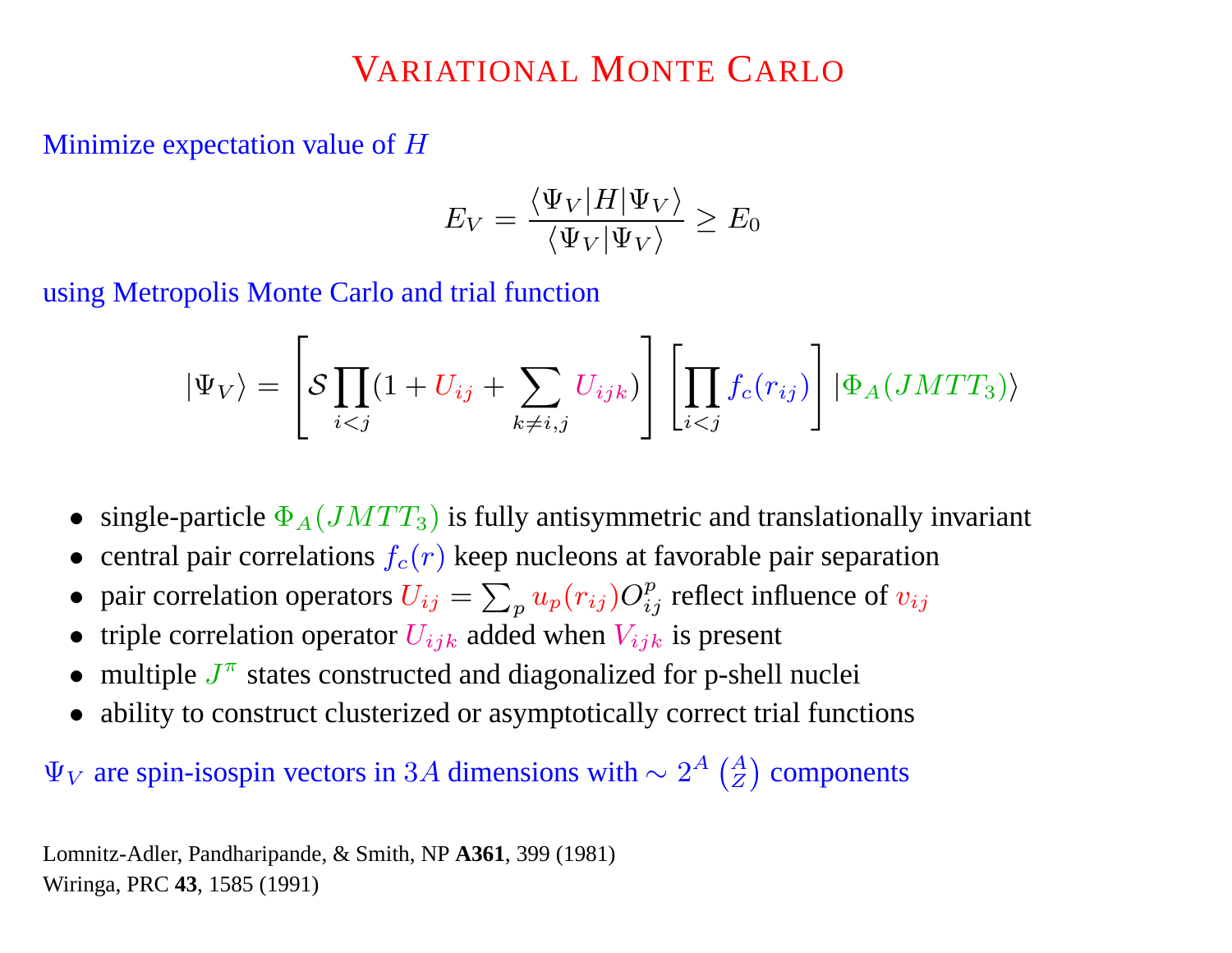# GREEN'S FUNCTION MONTE CARLO

Proofes out lowest energy state from variational trial function

\n
$$
\Psi(\tau) = \exp[-(H - E_0)\tau]\Psi_V = \sum_n \exp[-(E_n - E_0)\tau]a_n \psi_n
$$
\n
$$
\Psi(\tau \to \infty) = a_0 \psi_0
$$

Evaluation of  $\Psi(\tau)$  done stochastically in small time steps  $\Delta \tau$ 

$$
\Psi(\mathbf{R}_n, \tau) = \int G(\mathbf{R}_n, \mathbf{R}_{n-1}) \cdots G(\mathbf{R}_1, \mathbf{R}_0) \Psi_V(\mathbf{R}_0) d\mathbf{R}_{n-1} \cdots d\mathbf{R}_0
$$

Mixed estimates used for expectation values

$$
\langle O(\tau) \rangle = \frac{\langle \Psi(\tau) | O | \Psi(\tau) \rangle}{\langle \Psi(\tau) | \Psi(\tau) \rangle} \approx \langle O(\tau) \rangle_{\text{Mixed}} + [\langle O(\tau) \rangle_{\text{Mixed}} - \langle O \rangle_{V}]
$$
  

$$
\langle O(\tau) \rangle_{\text{Mixed}} = \frac{\langle \Psi_{V} | O | \Psi(\tau) \rangle}{\langle \Psi_{V} | \Psi(\tau) \rangle} ; \quad \langle H(\tau) \rangle_{\text{Mixed}} = \frac{\langle \Psi(\tau/2) | H | \Psi(\tau/2) \rangle}{\langle \Psi(\tau/2) | \Psi(\tau/2) \rangle} \geq E_{0}
$$

- Cannot propagate  $p^2$ ,  $L^2$ , or  $(L \cdot S)^2$  operators  $\Rightarrow$  use  $H' = AV8' + V_{ijk}$
- Fermion sign problem would limit maximum  $\tau$ , but ...
- Constrained-path propagation removes steps that have  $\overline{\Psi^{\dagger}(\tau, \mathbf{R}) \Psi_V(\mathbf{R})} = 0$
- Multiple excited states of same  $J^{\pi}$  stay orthogonal

Pudliner, Pandharipande, Carlson, Pieper, & Wiringa, PRC **56**, 1720 (1997) Wiringa, Pieper, Carlson, & Pandharipande, PRC **62**, 014001 (2000) Pieper, Wiringa, & Carlson, PRC **70**, 054325 (2004)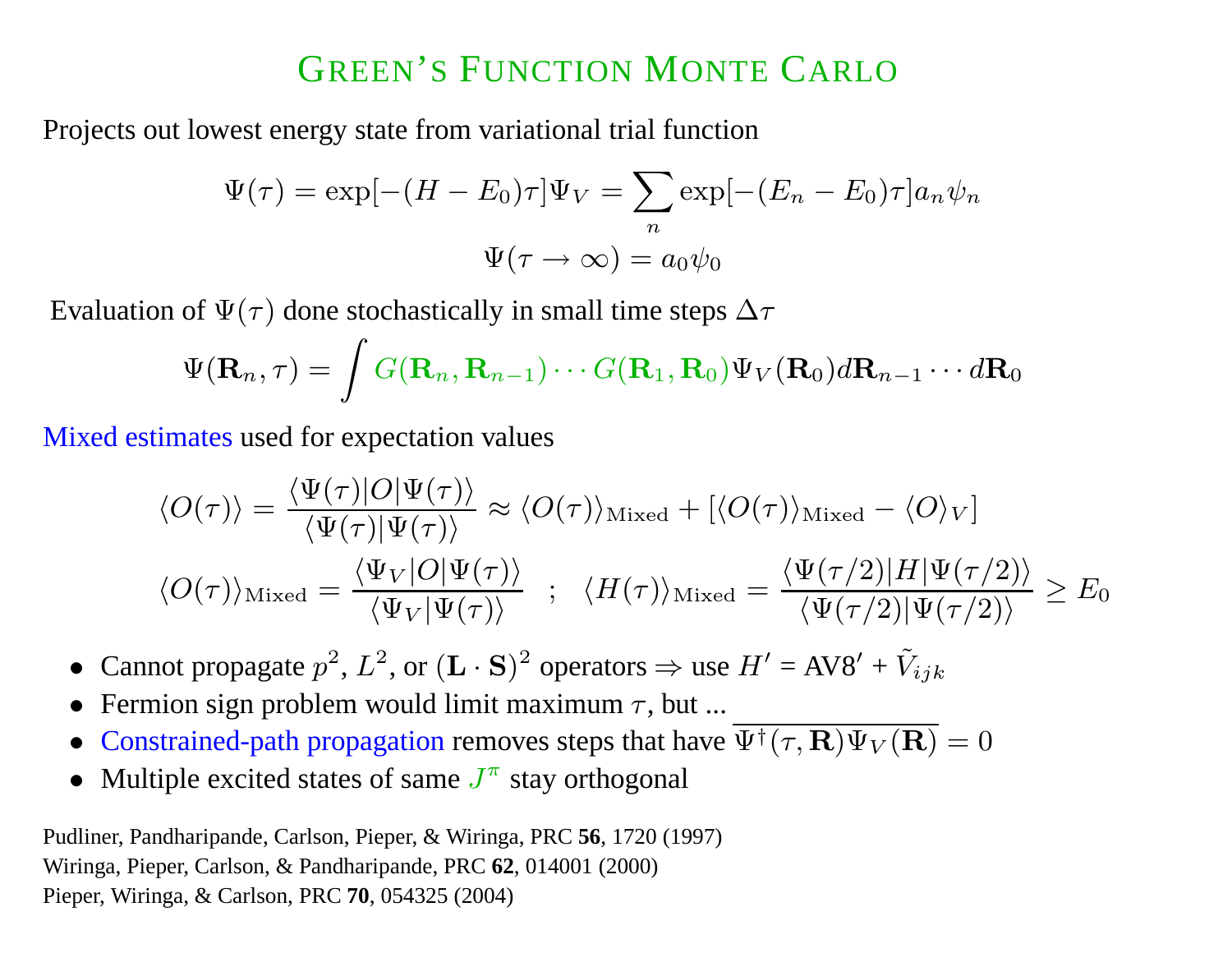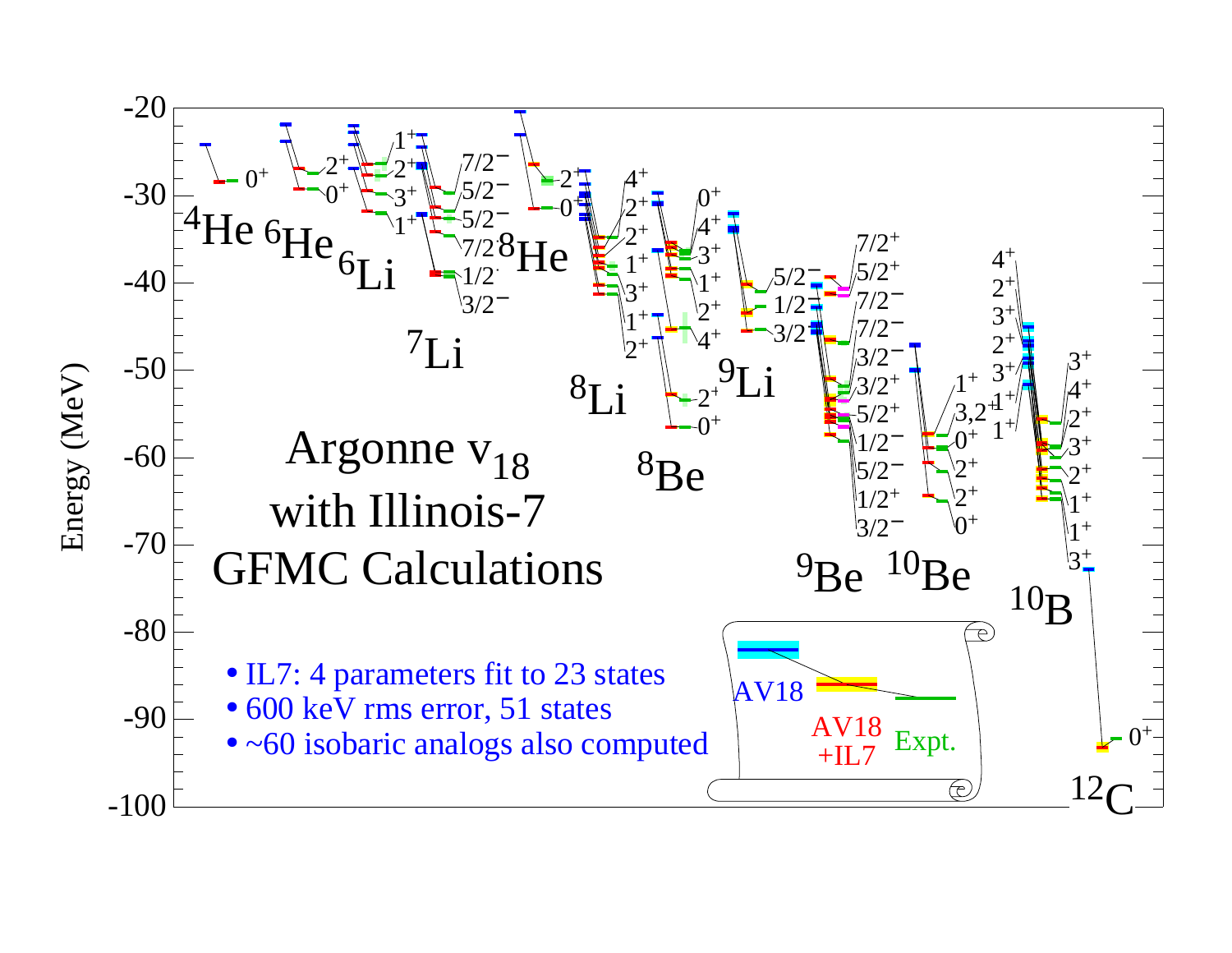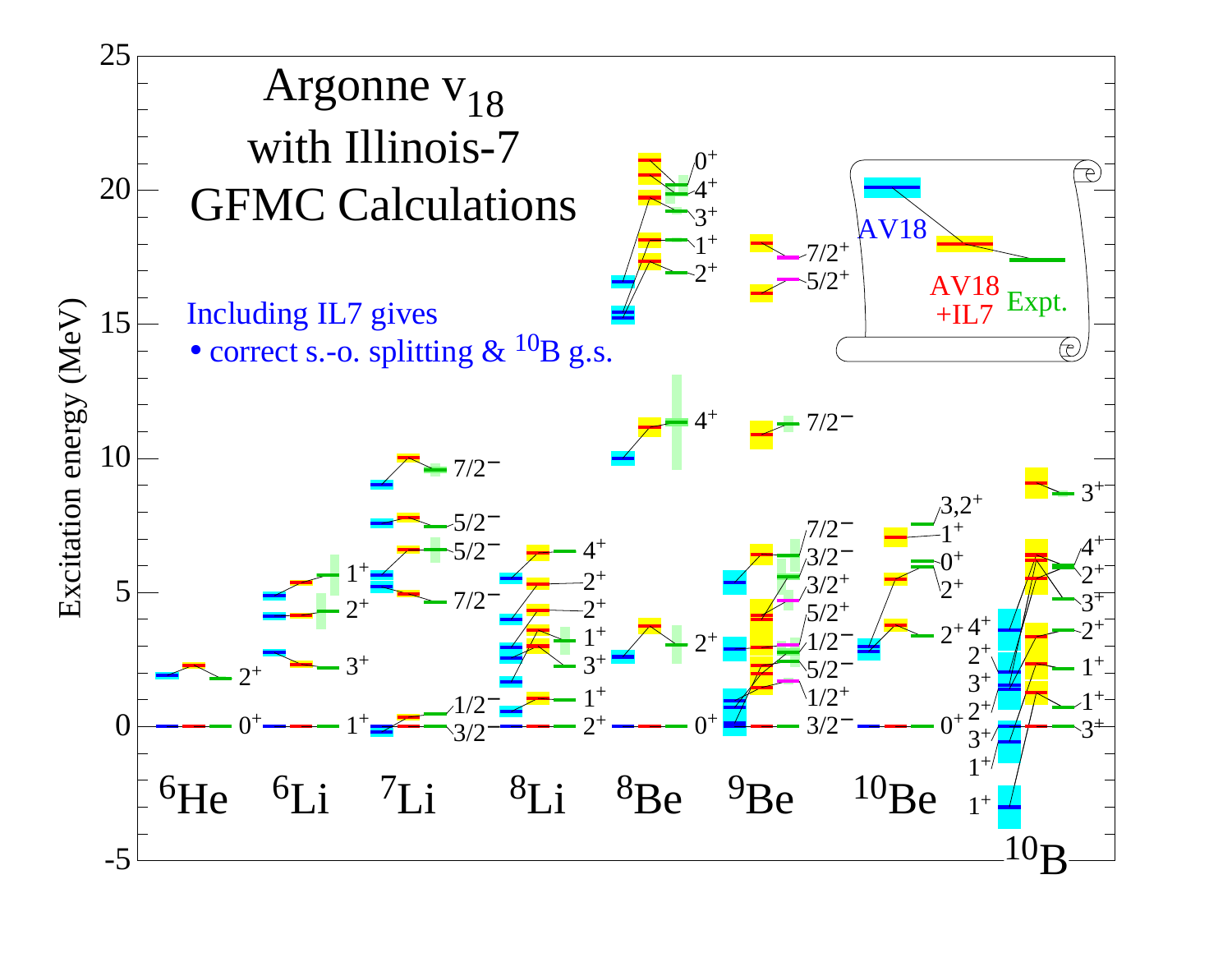# $1^{st}$  AND  $2^{nd}$  (HOYLE)  $0^+$  STATES IN  $^{12}$ C

Constructing the Jastrow par<sup>t</sup> of the trial wave function is major effort:

- There are 5 LS-basis  $J=0^+$  states in <sup>12</sup>C in the 0P shell: <sup>1</sup>S[444], <sup>3</sup>P[4431], <sup>1</sup>S[4422], <sup>5</sup>D[4422], <sup>3</sup>P[4332]
- All can be constructed by projections from a closed  $(p3/2)^8$  shell (Carlson)
- Dominant 3- $\alpha$  symmetry is easily constructed with one  $\alpha$  in the 0S shell and two  $\alpha$ s in the 0P shell (Pandharipande)
- Additional components generated by promoting one whole  $\alpha$  to the 1S-0D shell, and also promoting pairs, e.g.,  $0P^20D^2$  and  $0P^21S^2$
- Total of 11 Jastrow components (some with considerable overlap) to be diagonalized

Challenge in GFMC propagation is keeping the  $2^{nd}$  state orthogonal to the ground state

UNEDF SciDAC gran<sup>t</sup> to develop general-purpose load-balancing library (ADLB) to run under MPI on 32,768 nodes with OpenMP for 4 cores/node

INCITE gran<sup>t</sup> of Argonne's IBM BlueGene/P time used for calculations

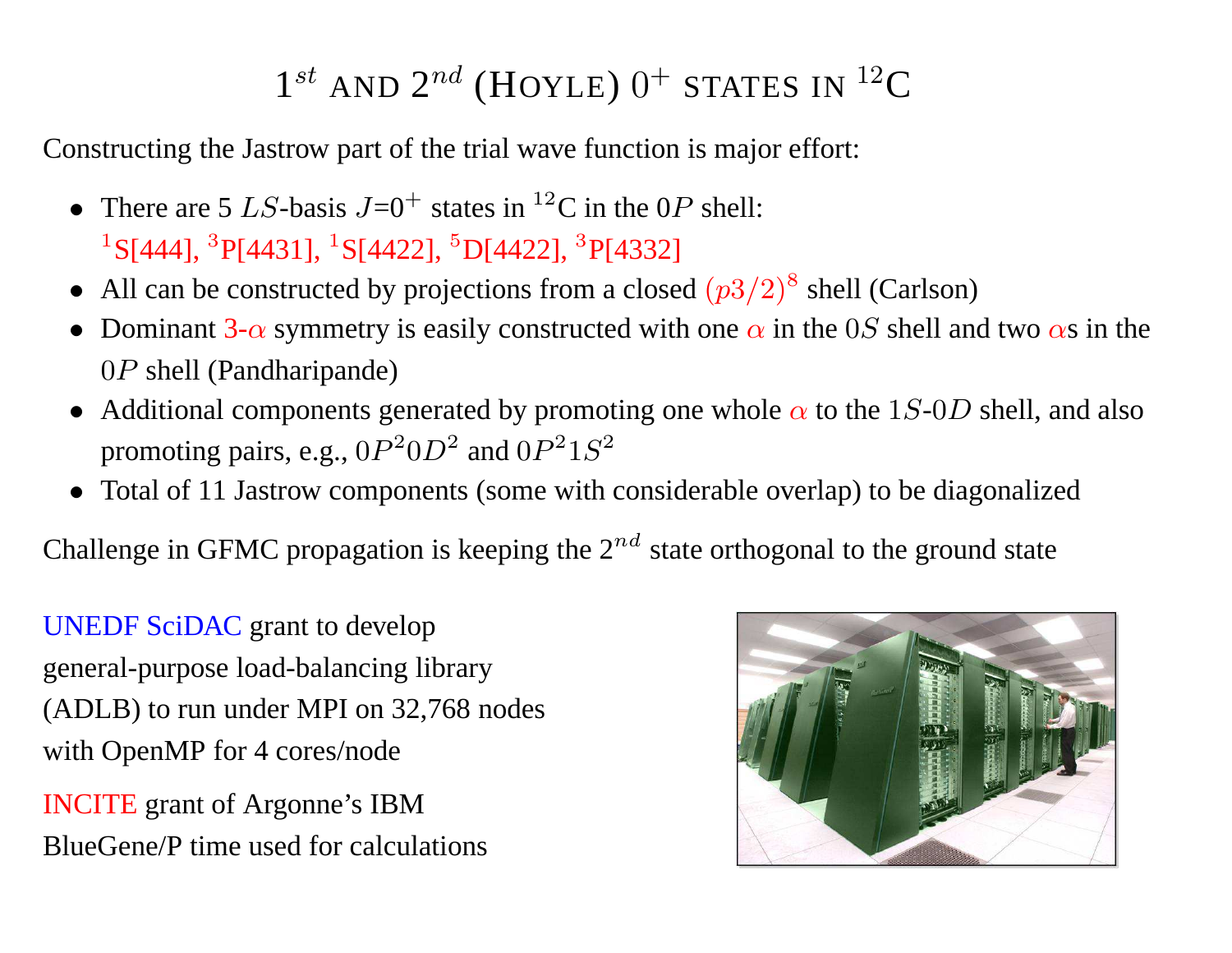# $1^{st}$  AND  $2^{nd}$  (HOYLE)  $0^+$  STATES IN  $^{12}$ C – PRELIMINARY

Convergence as a function of imaginary time  $(\tau)$ 



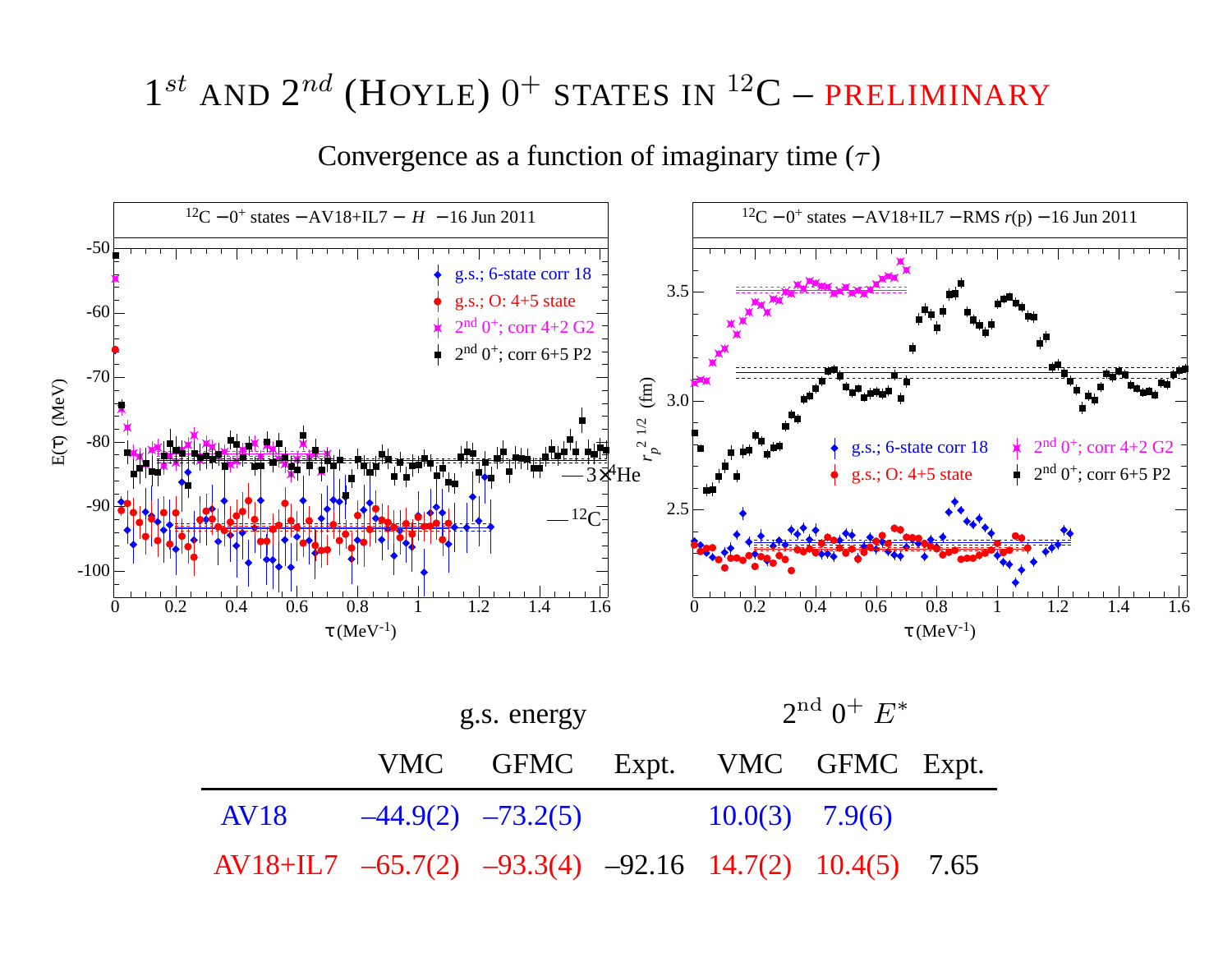# $1^{st}$  AND  $2^{nd}$  (HOYLE)  $0^+$  STATES IN  $^{12}$ C – PRELIMINARY



Central density dip for ground state may be interpreted as three  $\alpha$ 's in a triangle Central density peak for Hoyle state may be evidence for a linear configuration of three  $\alpha$ 's  $0^+_1 \rightarrow 0^+_2$  transition form factor being evaluated

NEW! AV18+IL7  $E_x(2^+)$  = 3.9 (1.0) MeV vs. Experimental 4.44 MeV NEW!

Lusk, Pieper, & Butler, SciDAC Review Spring 2010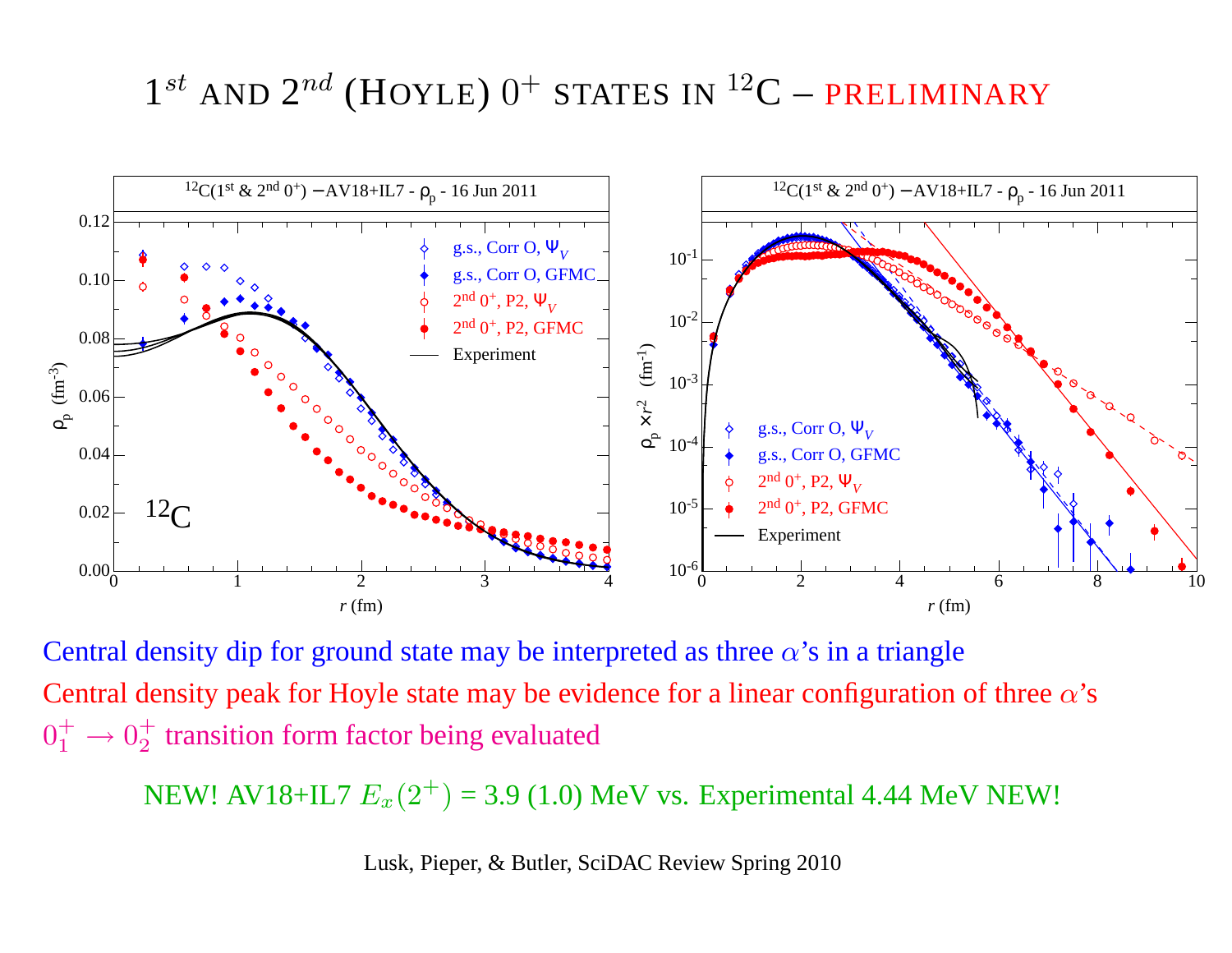



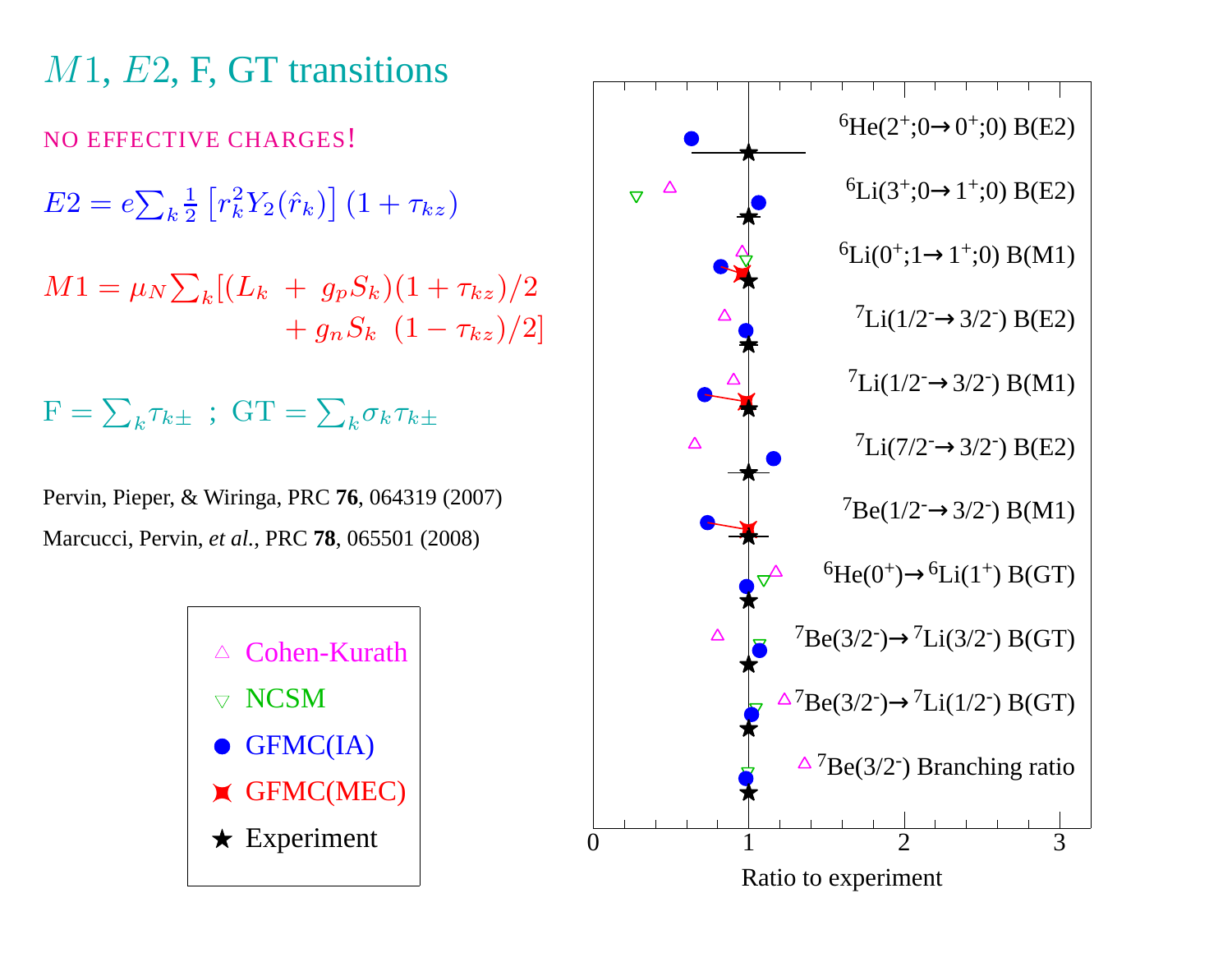### MAGNETIC MOMENTS W/ $\chi$ EFT EXCHANGE CURRENTS

Hybrid calculations using AV18+IL7 wave functions and  $\chi$ EFT exchange currents developed in: Pastore, Schiavilla, & Goity, PRC **78**, 064002 (2008) ; Pastore, *et al.*, PRC **80**, 034004 (2009)

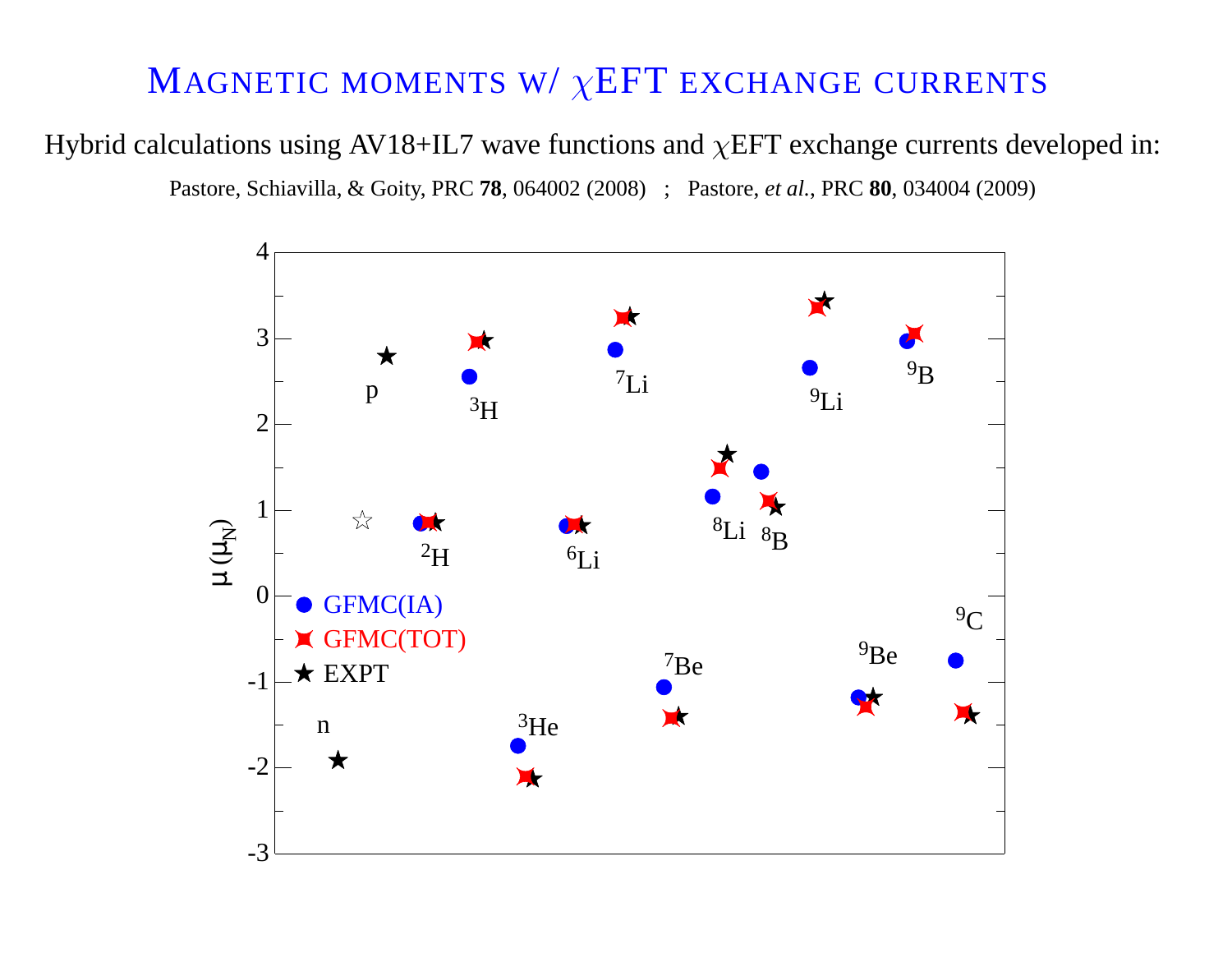# M1 TRANSITIONS W/ $\chi$ EFT

- dominant contribution is from OPE
- five LECs at N3LO
- $d_2^V$  and  $d_1^V$  are fixed assuming  $\Delta$  resonance saturation
- $d^S$  and  $c^S$  are fit to experimental  $\mu_d$ and  $\mu_S(^3\text{H}/^3\text{He})$
- $c^V$  is fit to experimental  $\mu_V(^3\text{H}/^3\text{He})$
- $\Lambda = 600$  MeV

Pastore, Pieper, Schiavilla, & Wiringa, arXiv:1212.3375

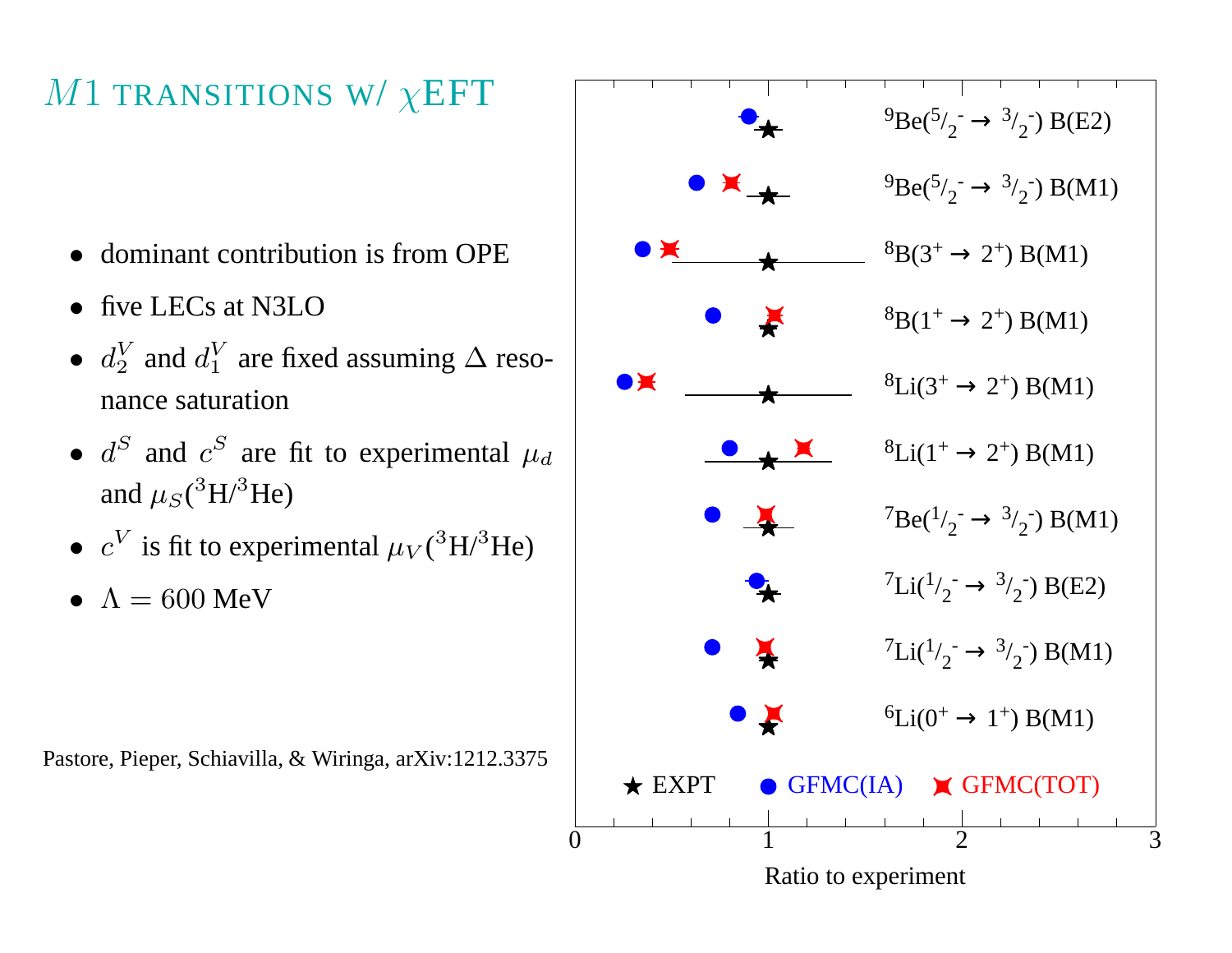#### THE CHALLENGE OF  $A=10$  NUCLEI



- $^{10}$ Be &  $^{10}$ B are the lightest nuclei with multiple stable excited states
- At mid-shell there are two linearly independent  ${}^{1}D[442]$  symmetry states in  $^{10}$ Be and two sets of  $^{3}D[442]$ states in  $^{10}B$  differentiated by  $+/$ quadrupole moments
- Early GFMC calcs in  $^{10}$ Be with AV18 and AV18+UIX ge<sup>t</sup> degenerate energies for the two  $2^+$  states
- Later GFMC calcs with AV18+IL2 and AV18+IL7 ge<sup>t</sup> the negative quadrupole state lower
- How can experiment tell us which state is which?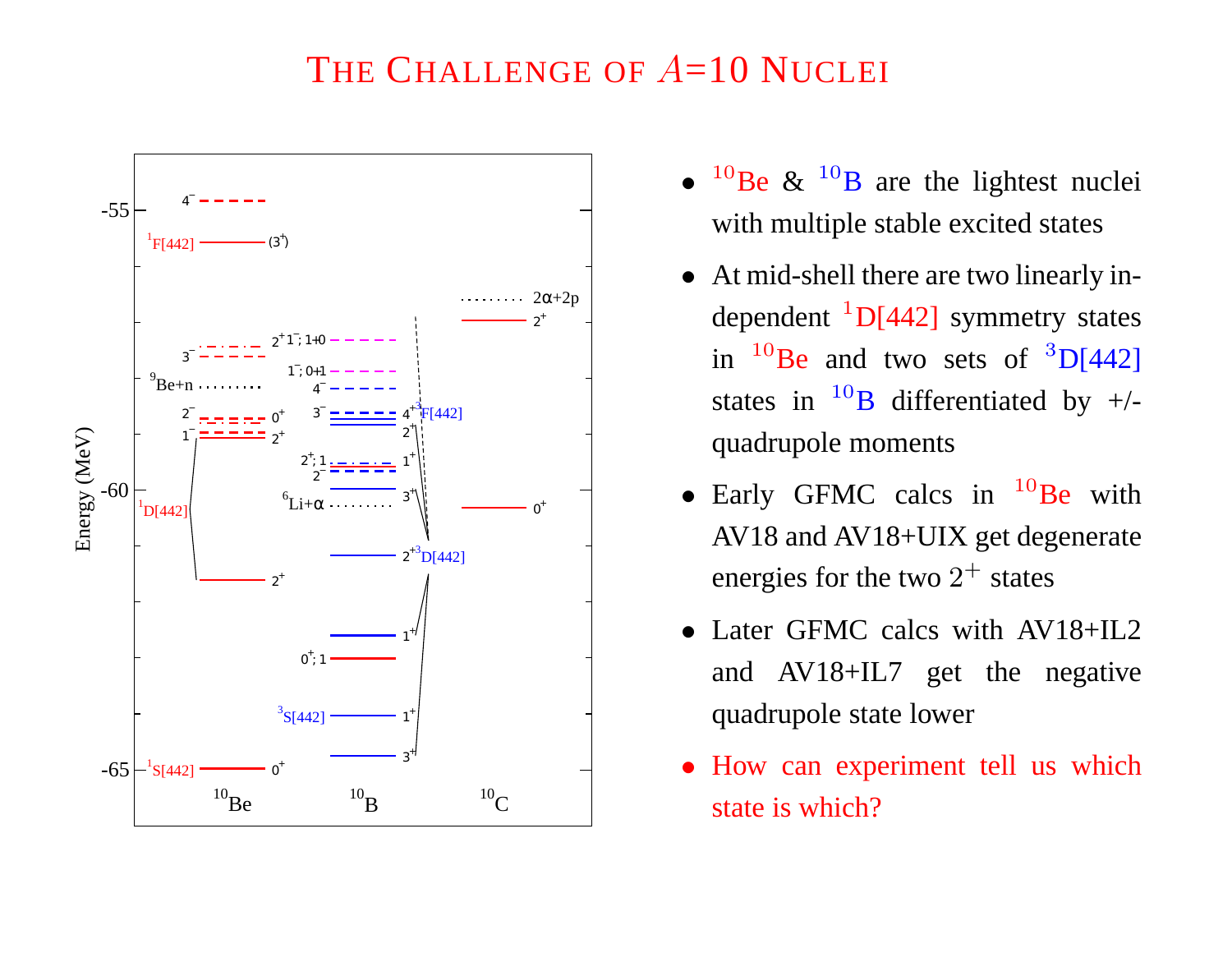### PRECISE EXPERIMENTAL TESTS OF THE ELECTROMAGNETIC RATES

New measurements of the lifetimes of the two <sup>10</sup>Be  $2^+$  states were made using the Doppler shift attenuation method following the <sup>7</sup>Li(<sup>7</sup>Li, $\alpha$ )<sup>10</sup>Be reaction. The  $B(E2 \downarrow) = 9.2(3)e^2$ fm<sup>4</sup> for the  $J^{\pi} = 2_1^+$  state and 0.11(2)e<sup>2</sup>fm<sup>4</sup> for the  $J^{\pi} = 2_2^+$  state.

A subsequent measurement of the lifetime of the  $2^+_1$  state in <sup>10</sup>C following the  $p(^{10}B,n)^{10}C$ reaction, got  $B(E2 \downarrow) = 8.8(3)e^{2}$  fm<sup>4</sup>.



GFMC calculations using AV18 without or with IL2 or IL7 all get the  $2<sup>+</sup><sub>1</sub>$  transition in <sup>10</sup>Be about right, but give widely varying predictions in  ${}^{10}$ C. The latter appears much more sensitive to precise mixing of different symmetry state contributions, and thus to details of  $V_{ijk}$ .

McCutchan, Lister, Wiringa, Pieper, et al., PRL **103**, 192501 (2009) ; PRC **86**, 014312 (2012)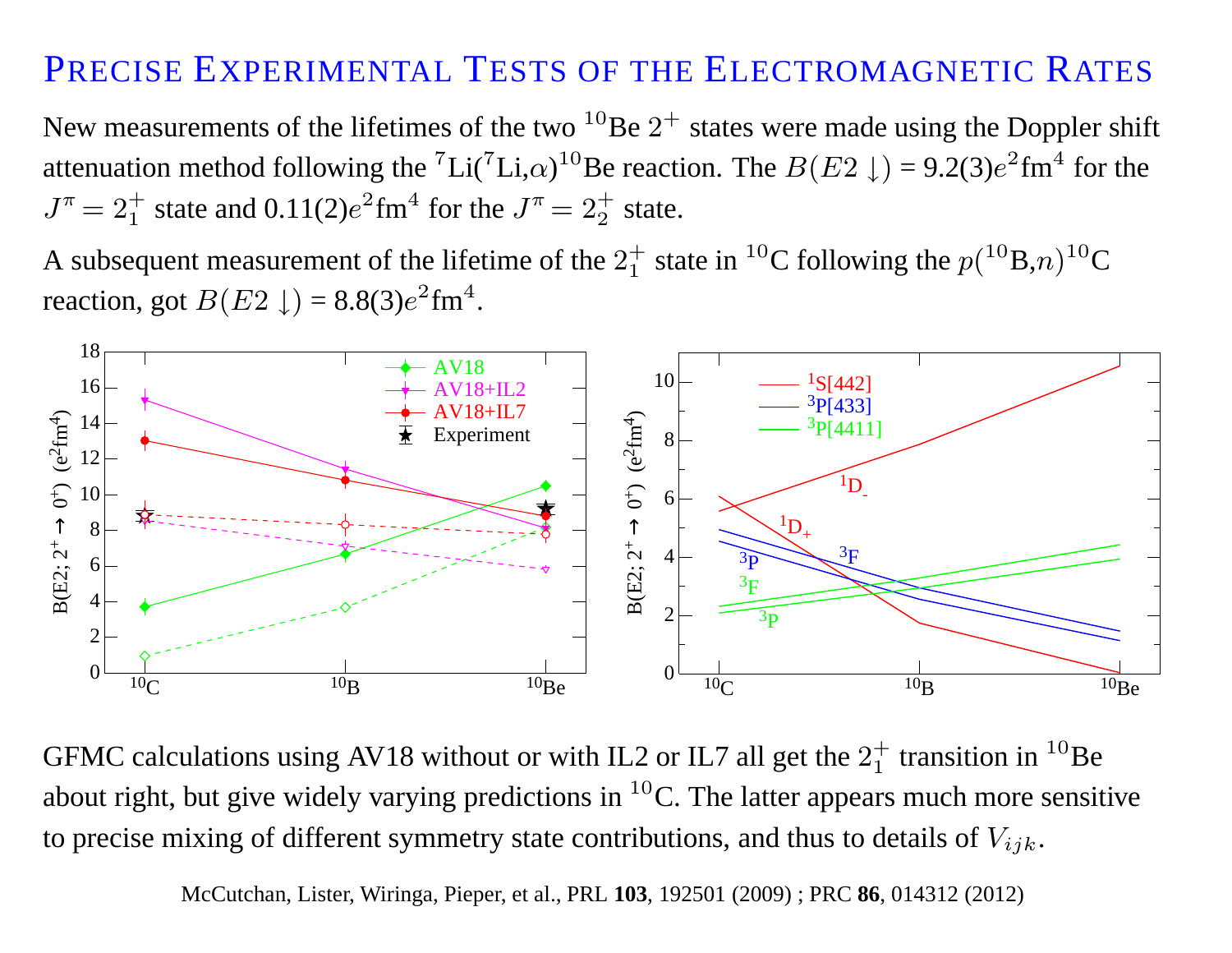### APPLICATIONS TO LIGHT-ION REACTIONS

The availability of radioactive-ion beams has renewed interest in reactions like  $(d,p)$  in inverse kinematics

We have helped analyze <sup>a</sup> number of RIB experiments such as  $d({}^{8}\text{Li},p){}^{9}\text{Li}$  (ATLAS) &  $d({}^{9}\text{Li},t){}^{8}\text{Li}$  (TRIUMF)

- PTOLEMY DWBA calculations for transfer
- $(d,p)$  vertex from AV18
- $\bullet$  (d,t), ( ${}^{8}$ Li, ${}^{9}$ Li), etc. vertices computed as A-body overlaps using VMC  $\langle \Psi_V(A-1)|a|\Psi_V(A)\rangle$
- Norm is spectroscopic factor
- Absolute prediction for  $d\sigma/d\Omega$
- Good predictions of  $n$ -knockout from  $10$ Be and  $10$ C (NSCL)

Macfarlane & Pieper, PTOLEMY, ANL-76-11, Rev. 1 (1978)

Wuosmaa *et al.*, PRL **94**, 082502 (2005) <sup>+</sup> ...

Kanungo *et al.*, PLB **660**, 26 (2008)

Grinyer *et al.*, PRL **106**, 162502 (2011) <sup>+</sup> ...

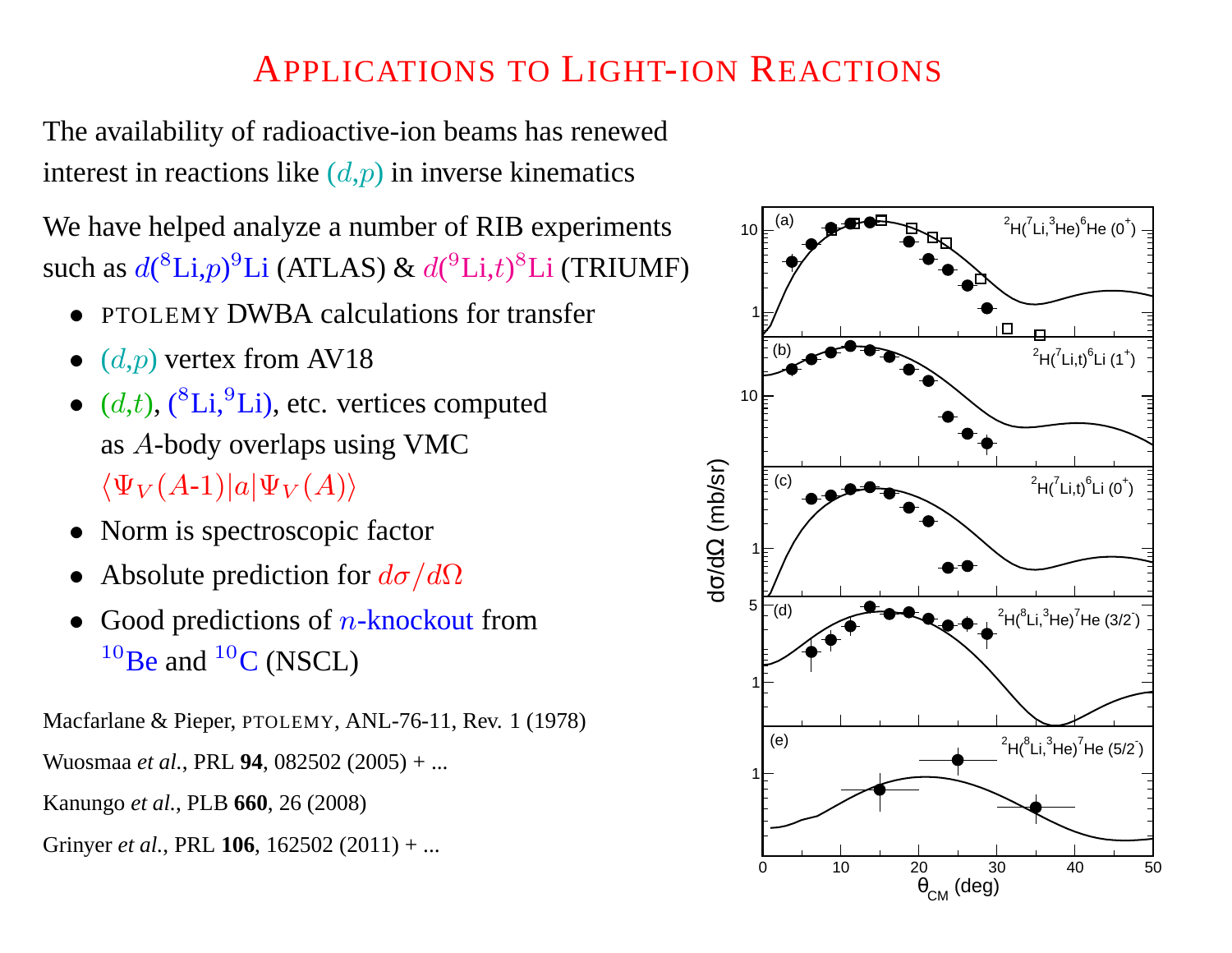#### ONE-NUCLEON OVERLAPS IN VMC/GFMC

For antisymmetric and translationally invariant parent  $\Psi_A(\alpha)$  and daughter  $\Psi_{A-1}(\gamma)$  wave functions, with  $\alpha \equiv [J_A^{\pi}, T_A, T_{z_A}], \gamma \equiv [J_{A-1}^{\pi}, T_{A-1}, T_{z_{A-1}}]$ , and single-nucleon quantum numbers  $\nu \equiv [l,s,j,t,t_z]$ , the translationally invariant overlap function is:

$$
R(\alpha, \gamma, \nu; r) = \sqrt{A} \left\{ \left[ \Psi_{A-1}(\gamma) \otimes \mathcal{Y}(\nu)(\hat{r}') \right]_{J_A, T_A} \left| \frac{\delta(r - r')}{r^2} \right| \Psi_A(\alpha) \right\}
$$

where  $\mathcal{Y}(\nu)(\hat{r}') = [Y_l(\hat{r}') \otimes \chi_s]_i \chi_t$  and  $|\Psi_{A-1}(\gamma)|^2 = 1$ ,  $|\Psi_A(\alpha)|^2 = 1$ .

The corresponding spectroscopic factor is the norm of the overlap:

$$
S(\alpha, \gamma, \nu) = \int |R(\alpha, \gamma, \nu; r)|^2 r^2 dr
$$

Overlap functions  $R$  satisfy a one-body Schrödinger equation with appropriate source terms. Asymptotically, at  $r \to \infty$ , these source terms contain core-valence Coulomb interaction at most, and hence for paren<sup>t</sup> states below core-valence separation thresholds:

$$
R(\alpha,\gamma,\nu;r)\xrightarrow{r\to\infty}C(\alpha,\gamma,\nu)\frac{W_{-\eta,l+1/2}(2kr)}{r},
$$

where  $W_{-\eta, l+1/2}(2kr)$  is a Whitakker function with  $k = \sqrt{2\mu B}/\hbar$ , B is the separation energy, and  $C(\alpha, \gamma, \nu)$  is the asymptotic normalization coefficient or ANC.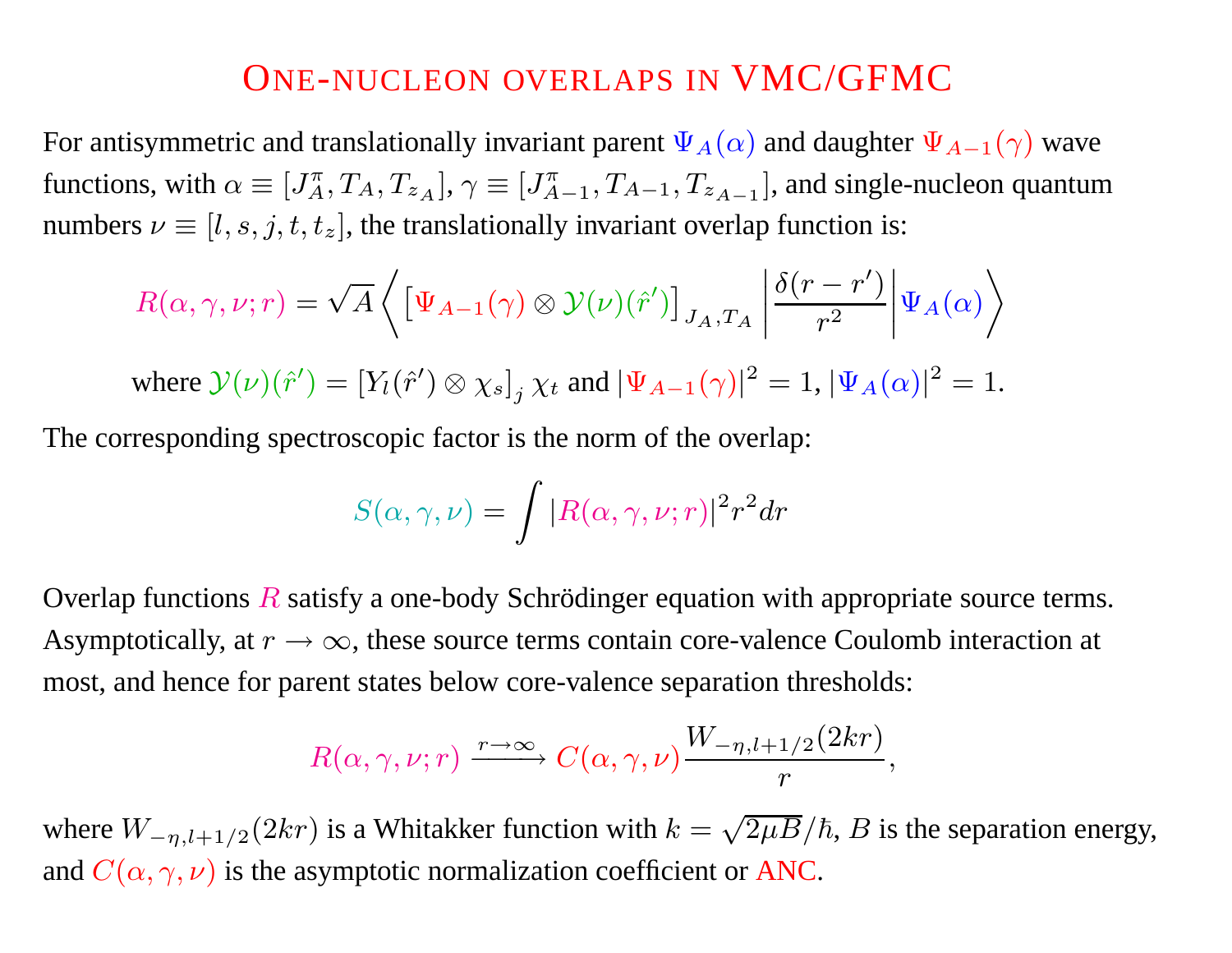GFMC evaluation of  $R$  is by extrapolation requiring two mixed estimates minus the VMC result:

 $R(\alpha, \gamma, \nu; r; \tau) \approx \langle R(\alpha, \gamma, \nu; r; \tau) \rangle_{M_A} + \langle R(\alpha, \gamma, \nu; r; \tau) \rangle_{M_{A-1}} - \langle R(\alpha, \gamma, \nu; r) \rangle_{V},$ 

where  $M_A$  denotes a mixed estimate where parent  $\Psi_A(\alpha; \tau)$  has been propagated in GFMC and  $M_{A-1}$  is a mixed estimate where daughter  $\Psi_{A-1}(\gamma;\tau)$  has been propagated.



Imaginary time evolution of overlaps in the  $p_{3/2}$  channel of the overlap  $\langle^{6}$ He + p  $|^{7}$ Li $\rangle$ 

Brida, Pieper, & Wiringa, PRC **84**, 024319 (2011)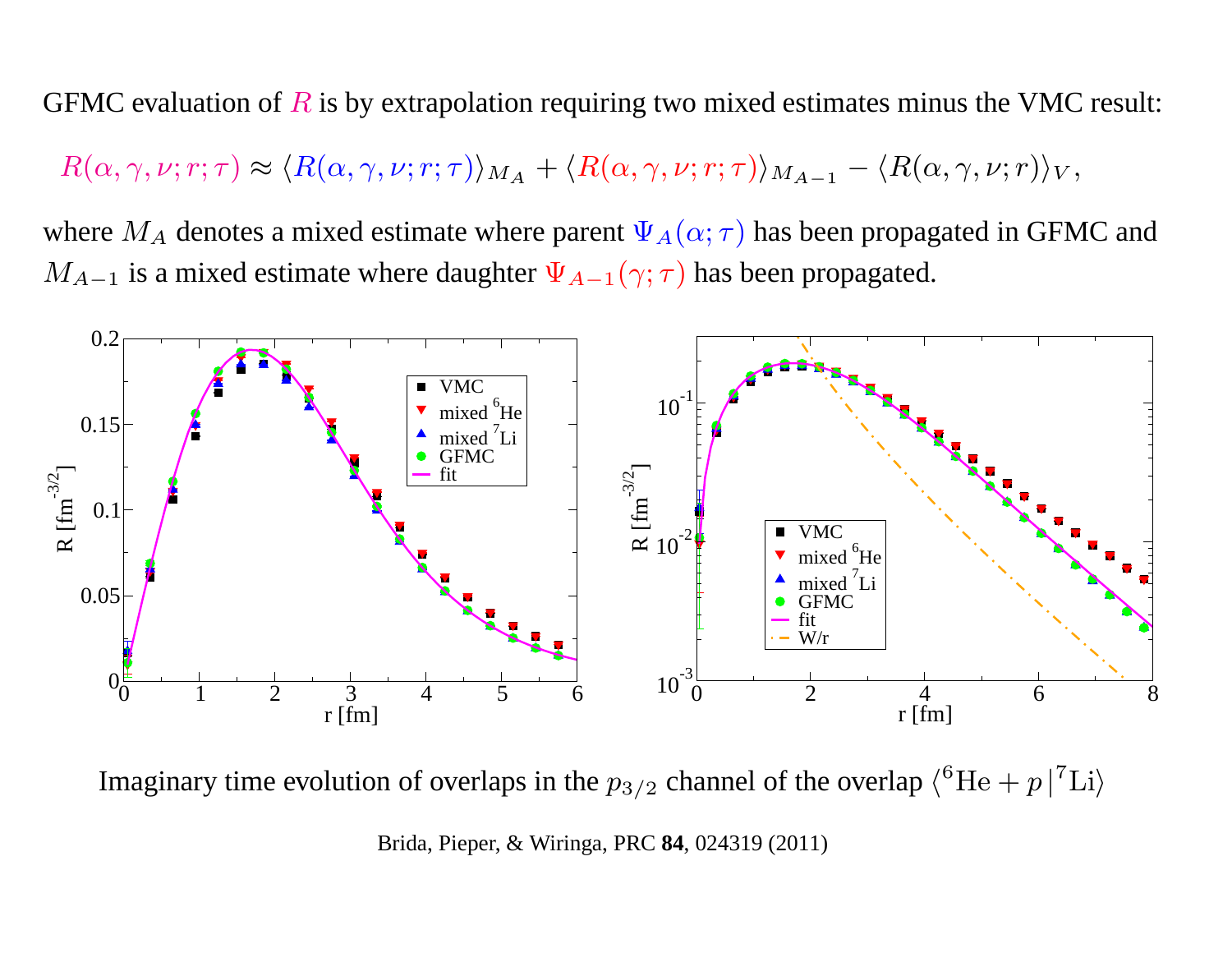### ALTERNATE ROUTE TO ANCS

The VMC wave functions account fairly well for short-range correlations but may have poor asymptotic behavior, particularly in p-shell.

Fitting  $C = rR(r)/W(2kr)$  is generally difficult because long-range shapes can be wrong, and Monte Carlo sampling of the tails is difficult.

An alternative to explicit computation of the overlap function is an integral over the wave function interior:

$$
C_{lj} = \frac{2\mu}{k\hbar^2 w} \mathcal{A} \int \frac{M_{-\eta,l+\frac{1}{2}}(2kr_{cc})}{r_{cc}} \Psi^{\dagger}_{A-1} \chi^{\dagger} Y^{\dagger}_{lm}(\hat{\mathbf{r}}_{cc}) \left(U_{\text{rel}} - V_C\right) \Psi_A d\mathbf{R}
$$

 $M_{-\eta, l+\frac{1}{2}}(2kr)$  is the "other" Whittaker function, irregular at  $r \to \infty$ . Here  $U_{rel}$  is

$$
U_{\text{rel}} = \sum_{i < A} v_{iA} + \sum_{i < j < A} V_{ijA}
$$

and at large separation of the last nucleon,  $U_{rel} \rightarrow V_C$ , so  $(U_{rel} - V_C) \rightarrow 0$ . This makes the integrand terminate at  $\sim$  7 fm for many p-shell nuclei.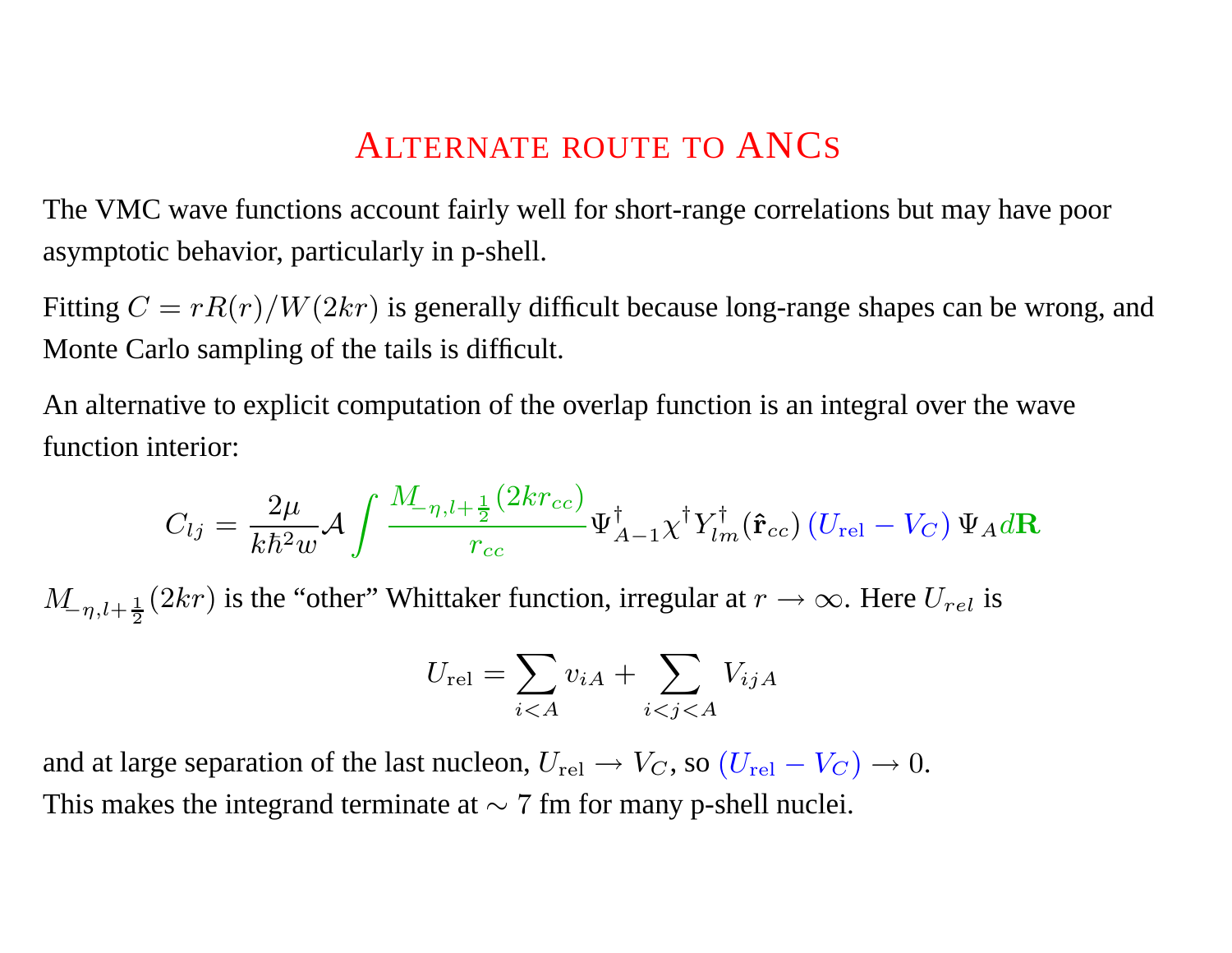# ANC:  ${}^{8}\text{Li} \rightarrow {}^{7}\text{Li} + n$

Here is <sup>a</sup> case where fitting to VMC samples is impossible, but the integral method using the laboratory separation energy works beautifully:



|                  | ANC $(fm^{-1})$   VMC: AV18+UIX binding VMC: Lab binding Experiment |           |           |
|------------------|---------------------------------------------------------------------|-----------|-----------|
| $C_{p \, 1/2}^2$ | 0.029(2)                                                            | 0.048(3)  | 0.048(6)  |
| $C_{p\,3/2}^2$   | 0.237(9)                                                            | 0.382(14) | 0.384(38) |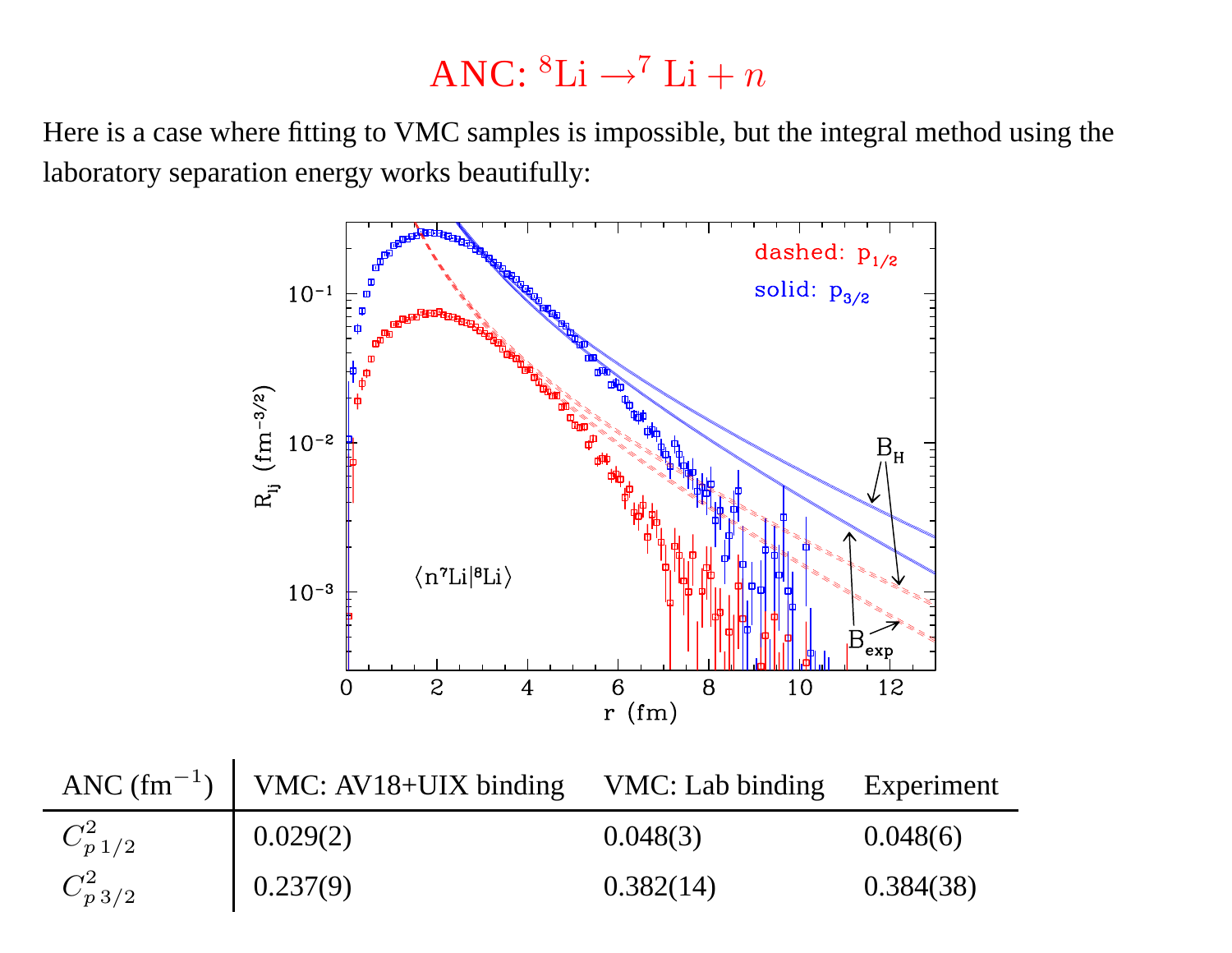# RESULTS FOR ONE-NUCLEON REMOVAL  $3 < A < 9$



- Small error bars are VMC statistics
- Large ones are "experimental"
- Sensitivity to wave function construction seems weak but hard to quantify
- $A \leq 4$  clearly dominated by systematics, also old
- With a few exceptions, these are the first *ab initio* ANCs in  $A > 4$
- $S_{17}(0)$ =[38.7(eV b fm)]| $C(2^{+}, ^{8}B)$ |<sup>2</sup>  $= 20.8$  eV b = Solar fusion II recommended value
- Similar integral relation can give good estimate of excited state widths

Nollett & Wiringa, PRC **83**, 041001(R) (2011) Nollett, PRC **86**, 044330 (2012)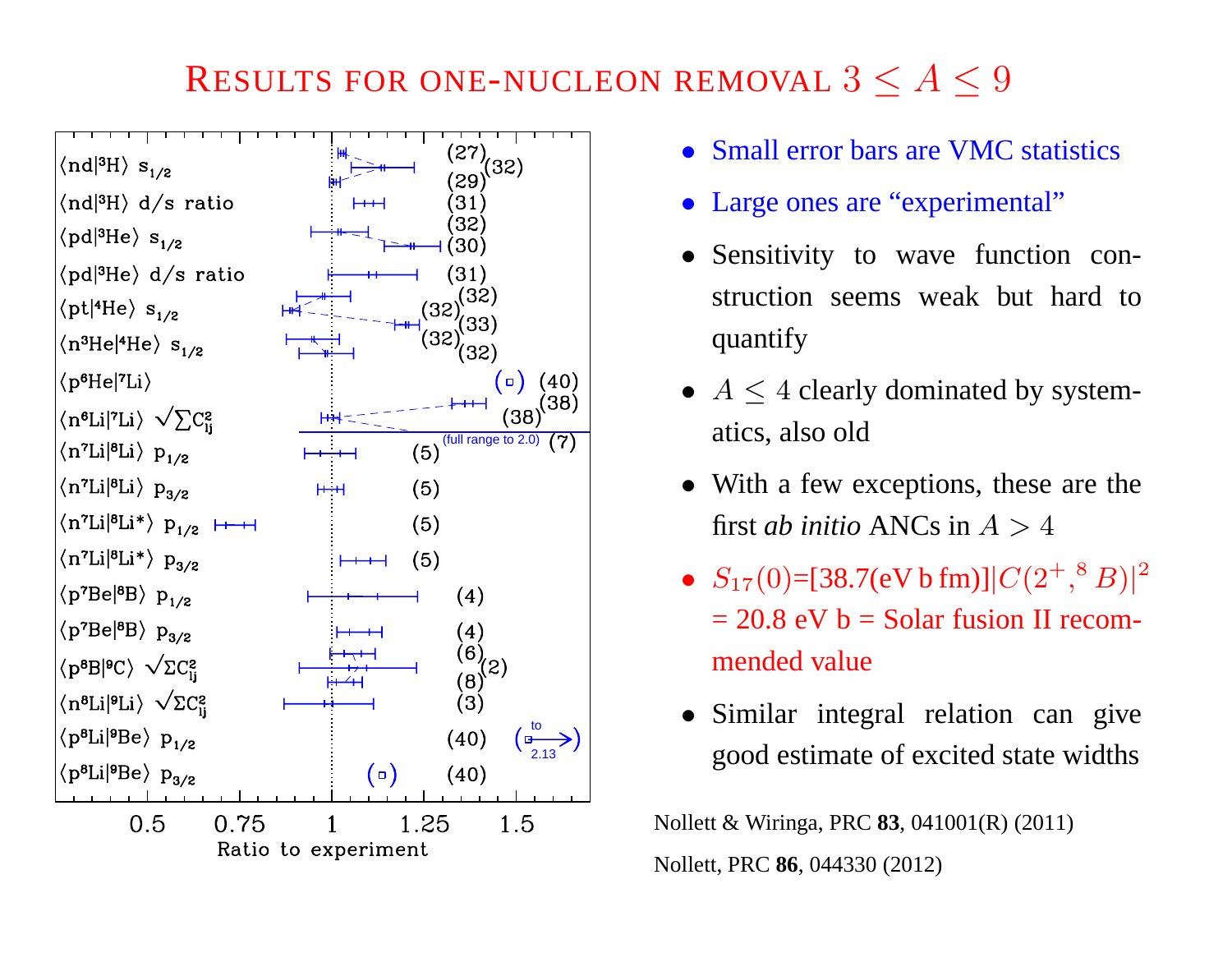We have constructed alternate versions of Argonne  $v_{18}$  to study sensitivity of nuclear structure, e.g., electroweak moments and transitions, to details of the NN force. We use the same operator structure, but different shape parameters, and keep them as phase-shift equivalent as possible:

$$
Y_{\pi}(r) = \frac{e^{-\mu r}}{\mu r} [1 - e^{-cr^2}] \qquad T_{\pi}(r) = (1 + \frac{3}{\mu r} + \frac{3}{(\mu r)^2}) \frac{e^{-\mu r}}{\mu r} [1 - e^{-cr^2}]^2
$$

$$
W_{+}(r) = [1 + fr][1 + e^{(r - R)/a}]^{-1} \qquad f = \frac{e^{-R/a}}{a[1 + e^{-R/a}]}
$$



 $r(fm)$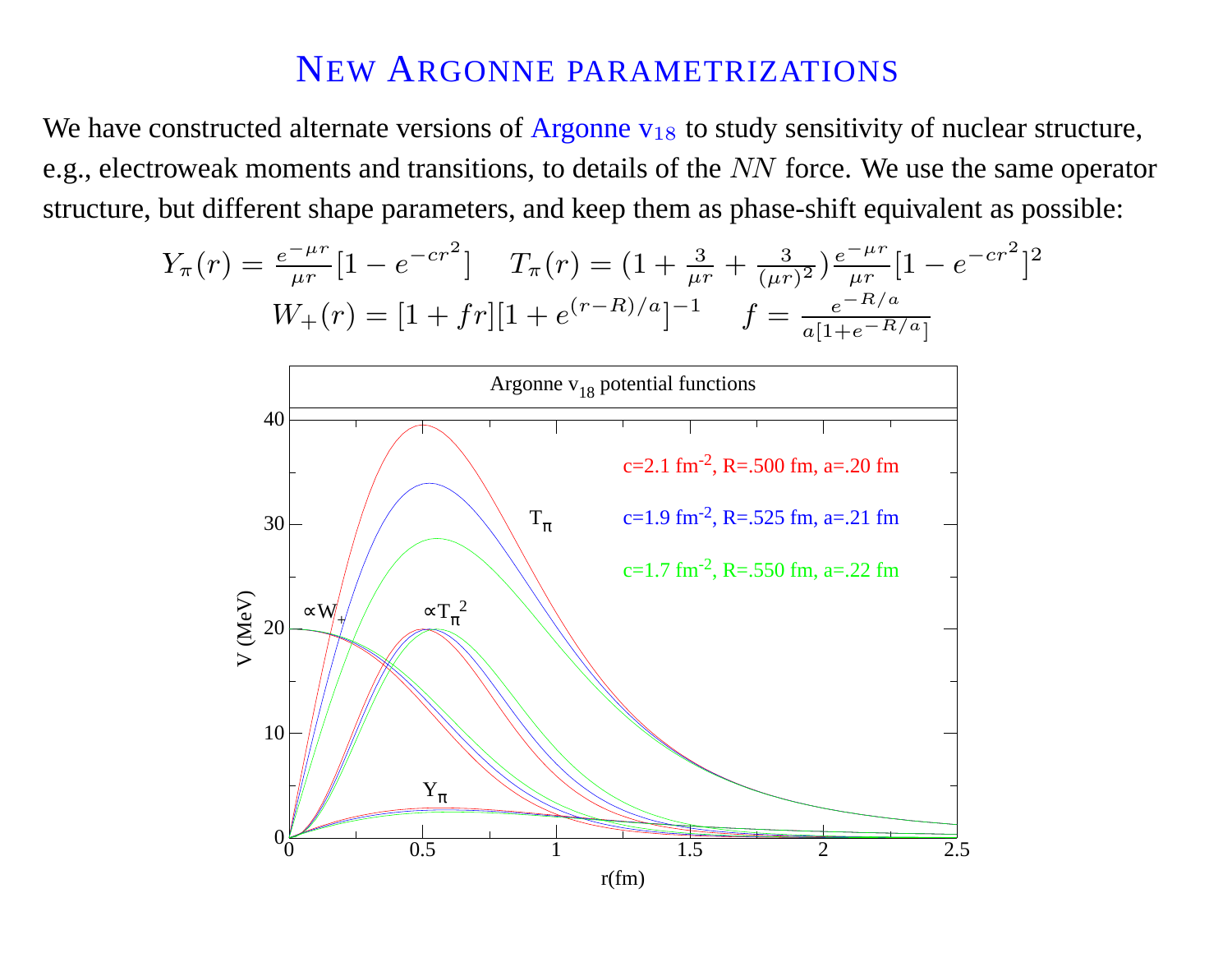As the OPE is cut off more and more (by decreasing  $c$ ) the repulsive core is reduced, while the attractive well becomes shallower, with little change in the velocity-dependent terms.

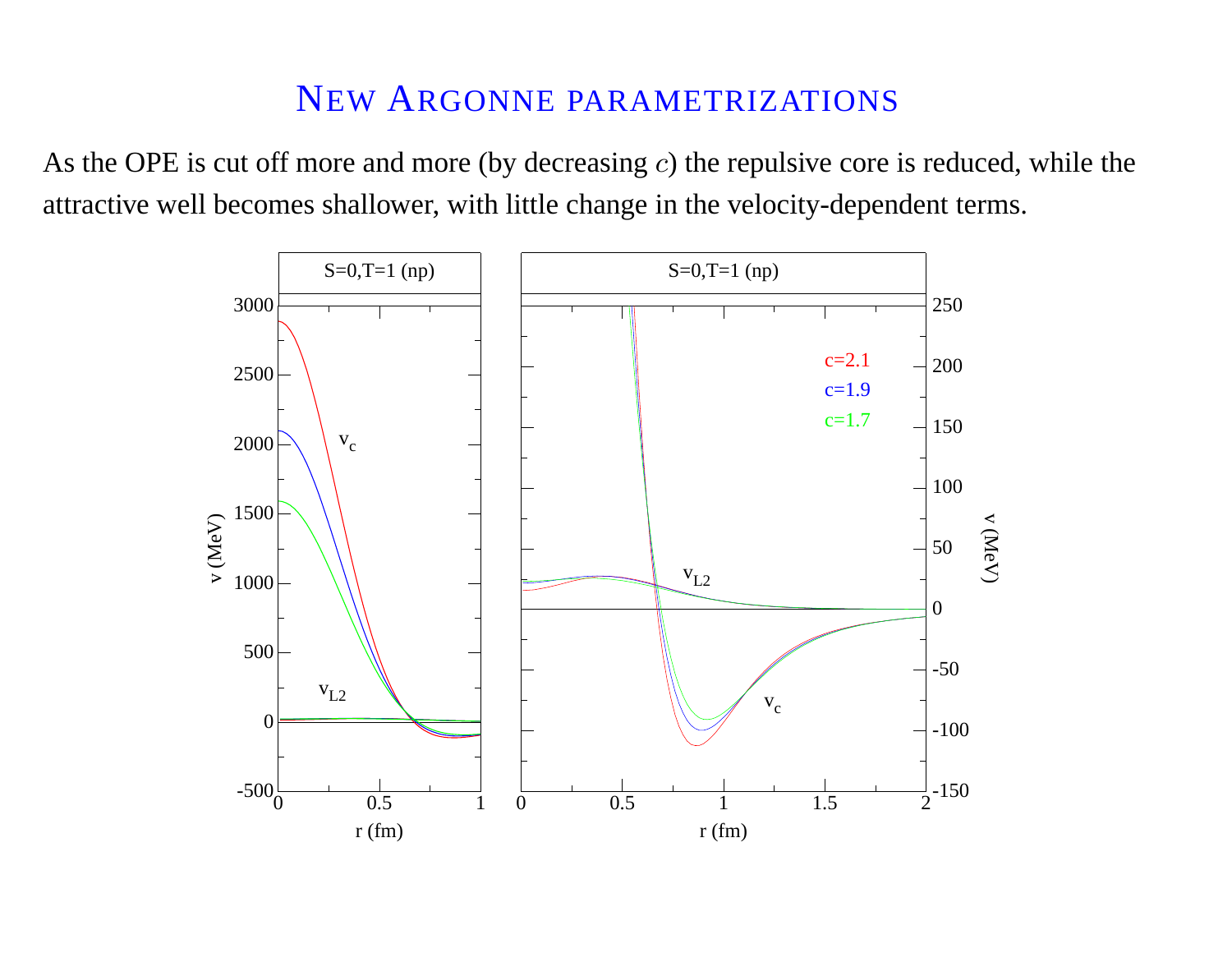

| $1_{a_{np}}$ $1_{r_{np}}$                                             | $\delta(E_{lab})$ |                         |  |  |  |  |      |
|-----------------------------------------------------------------------|-------------------|-------------------------|--|--|--|--|------|
|                                                                       |                   | 1. 5. 10. 50. 100. 200. |  |  |  |  | 300. |
| AV18   -23.7320 2.697   62.015 63.503 59.78 40.09 26.02 8.00 -4.54    |                   |                         |  |  |  |  |      |
| $(1.9)$ -23.7317 2.698 62.013 63.496 59.77 40.05 25.96 7.98 -4.42     |                   |                         |  |  |  |  |      |
| $(1.7)$   -23.7335 2.705   61.998 63.459 59.72 39.98 25.93 8.04 -4.20 |                   |                         |  |  |  |  |      |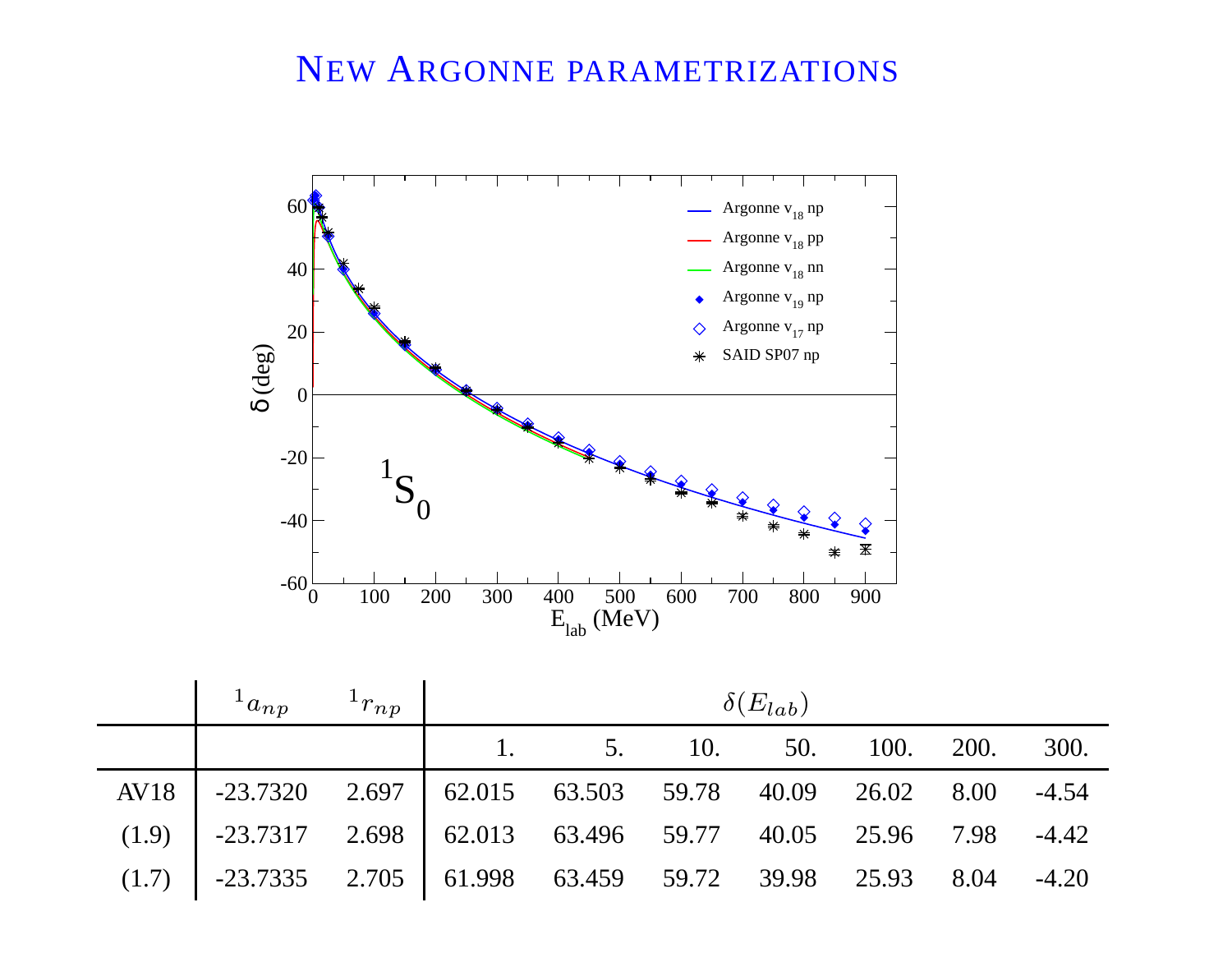- Effect on energies of few-body nuclei appears to be  $\leq 0.1$  MeV in <sup>4</sup>He in VMC calculation.
- Effect on neutron matter, calculated by variational chain summation, is also very small.
- Effect on moments and transitions to be investigated.